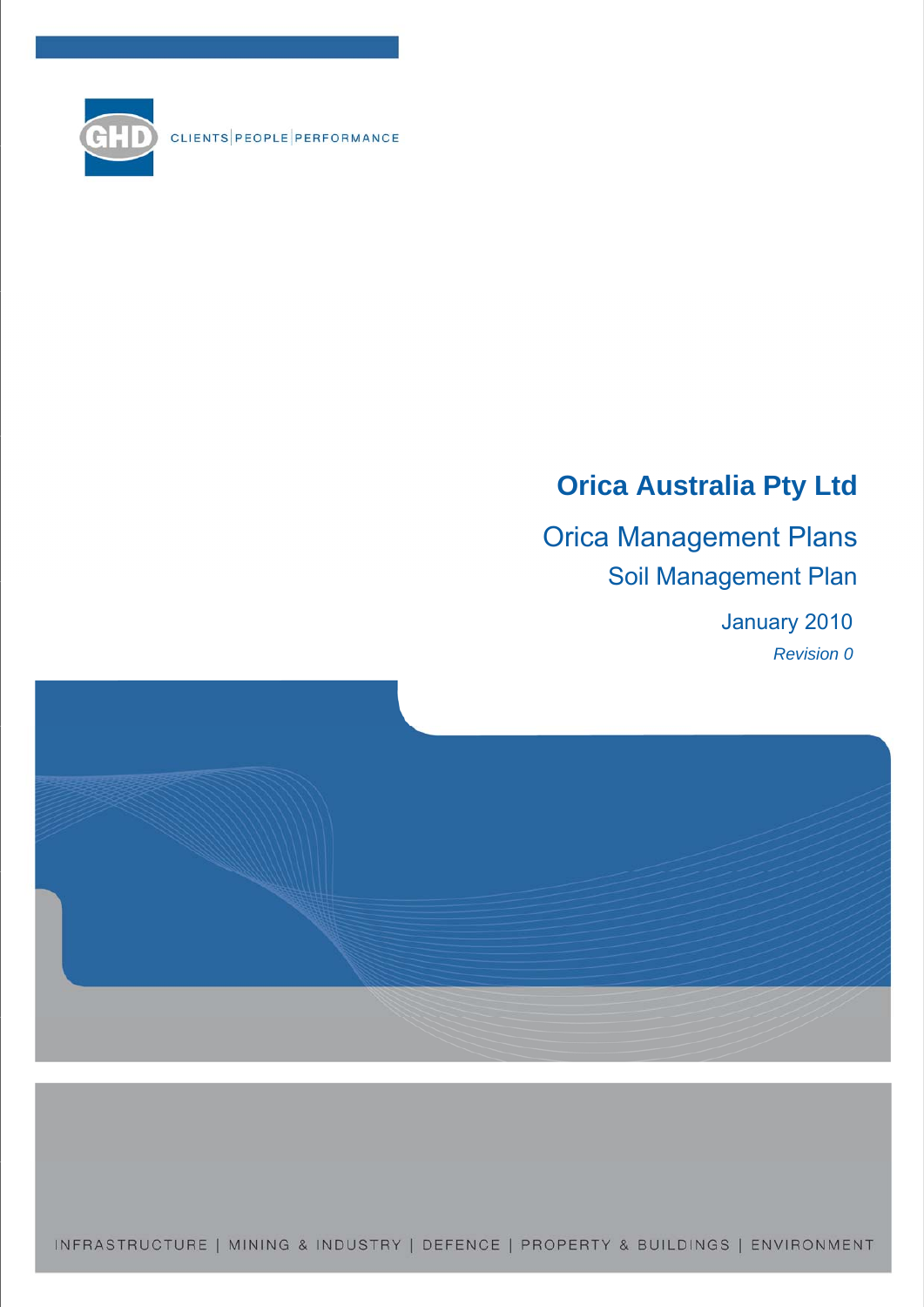

# **Contents**

|    |               | <b>List of Abbreviations</b>                                |                |
|----|---------------|-------------------------------------------------------------|----------------|
| 1. |               | Introduction                                                | 1              |
|    | 1.1           | Project Background                                          | 1              |
|    | 1.2           | <b>Project Description</b>                                  | 1              |
|    | 1.3           | Purpose                                                     | $\overline{2}$ |
|    | 1.4           | Objectives                                                  | $\overline{2}$ |
| 2. |               | <b>Potential Issues</b>                                     | 3              |
|    | 2.1           | <b>Potential Contaminants of Concern</b>                    | 3              |
|    | $2.2\,$       | <b>Acid Sulfate Soil</b>                                    | 3              |
| 3. |               | <b>Relevant Guidelines and Polices</b>                      | 4              |
|    | 3.1           | Relevant Environmental Legislation, Guidelines and Policies | 4              |
|    | $3.2\,$       | <b>Environment Protection Licence</b>                       | 5              |
|    | 3.3           | Minister for Planning's Conditions of Approval (MCoA)       | 5              |
| 4. |               | Roles and Responsibilities                                  | 6              |
| 5. |               | <b>Preliminary Assessment for Contamination and ASS</b>     | 7              |
|    | 5.1           | Preliminary Soil and Groundwater Contamination Assessment   | $\overline{7}$ |
|    | 5.2           | Preliminary Acid Sulfate Soil Assessment                    | $\overline{7}$ |
| 6. |               | <b>Management Measures</b>                                  | 9              |
|    | 6.1           | Contaminated Soil and Groundwater Management                | 9              |
|    | 6.2           | Acid Sulfate Soil Management                                | 13             |
|    | 6.3           | Contingency Plan                                            | 17             |
|    | 6.4           | <b>General Requirements</b>                                 | 18             |
| 7. |               | <b>Mitigation Measures</b>                                  | 19             |
| 8. | <b>Review</b> |                                                             | 20             |
| 9. |               | References                                                  | 21             |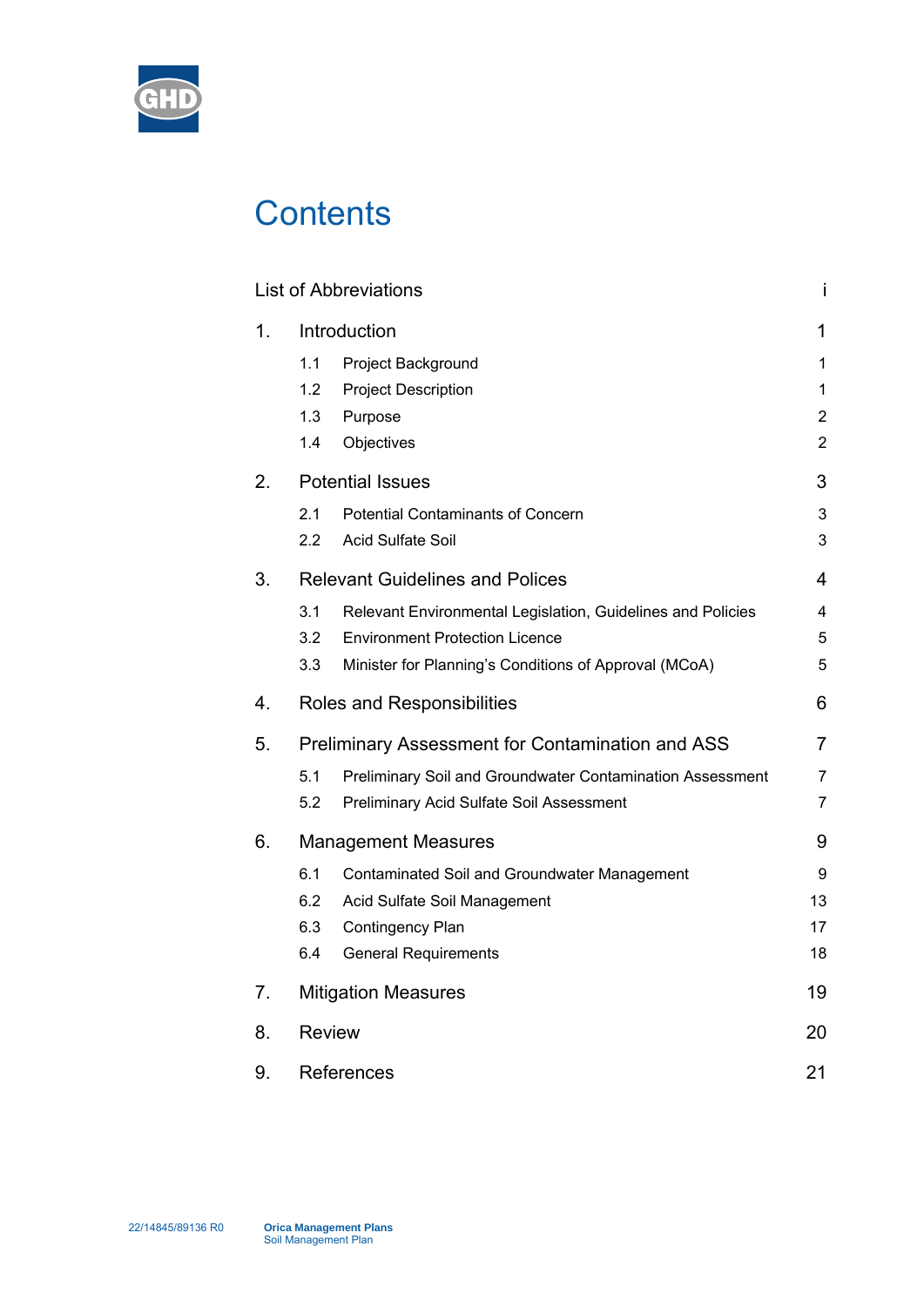

# Table Index

| Table 4-1 | Parties Involved in this SMP and Associated |   |  |
|-----------|---------------------------------------------|---|--|
|           | Responsibilities                            | 6 |  |
| Table 5-1 | Minimum Number of Sampling Holes            |   |  |
| Table 5-2 | Action Criteria for Treatment of ASS        |   |  |

# Appendices

A Drawings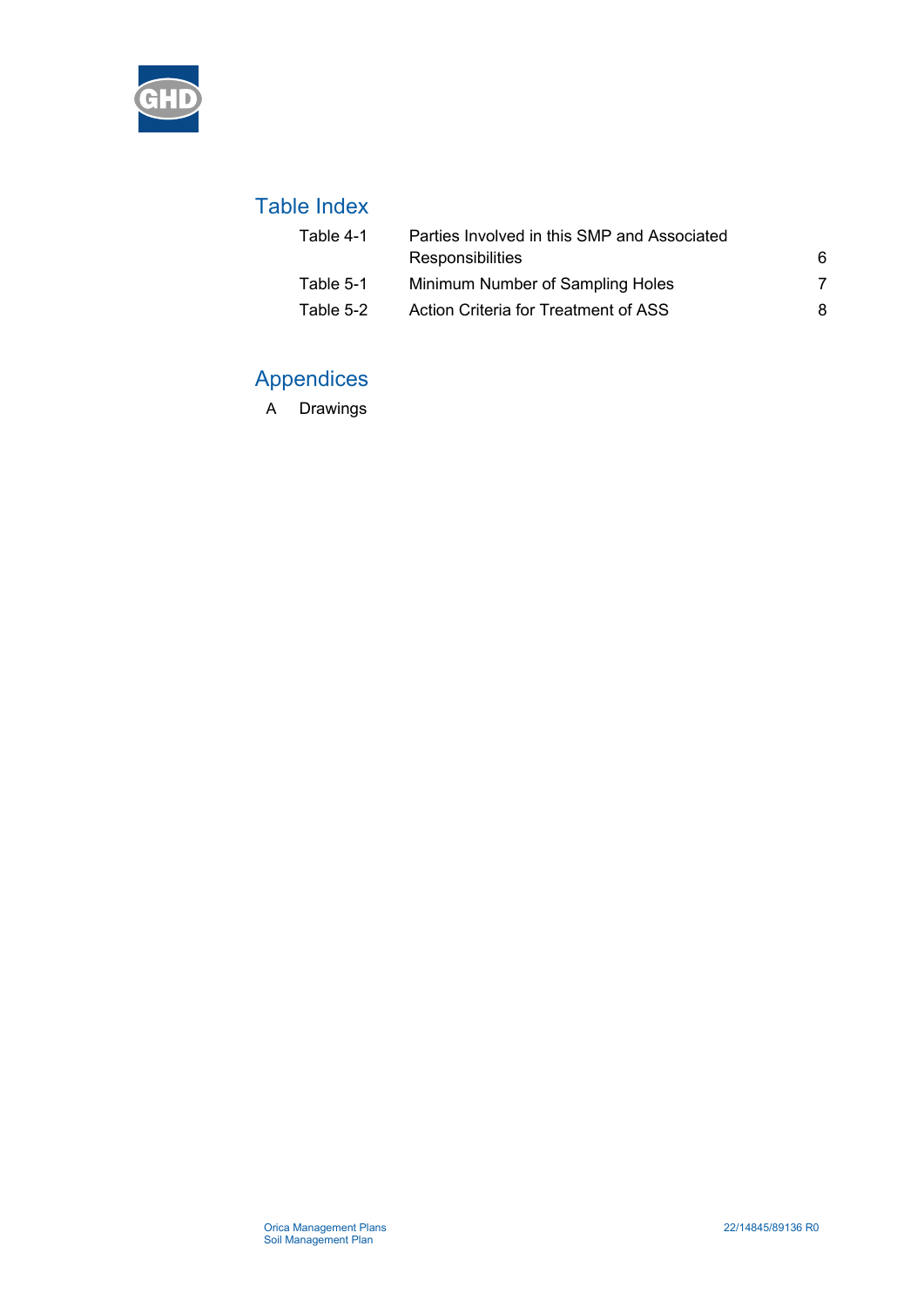<span id="page-3-0"></span>

# List of Abbreviations

| <b>ANZECC</b>  | Australian & New Zealand Environment and Conservation Council                        |
|----------------|--------------------------------------------------------------------------------------|
| <b>ARMCANZ</b> | Agriculture and Resource Management Council of Australia and<br>New Zealand          |
| ASS            | <b>Acud Sulfate Soils</b>                                                            |
| <b>BTEX</b>    | Benzene, Toluene, Ethyl Benzene, Xylenes                                             |
| <b>CLM Act</b> | Contaminated Land Management Act 1997                                                |
| <b>DECCW</b>   | Department of Environment, Climate Change and Water                                  |
| EIL            | <b>Ecological Investigation Level</b>                                                |
| <b>EPA</b>     | <b>NSW Environment Protection Authority</b>                                          |
| EPL            | <b>Environmental Protection Licence</b>                                              |
| <b>HBSIL</b>   | Health Based Soil Investigation Level                                                |
| HIL            | Health Investigation Level (relating to defined land use scenario)                   |
| <b>IARC</b>    | International Agency for Research on Cancer                                          |
| <b>JSERA</b>   | Job Safety and Environmental Risk Analysis                                           |
| mg/kg          | Milligrams per kilogram (generally equivalent to parts per million)                  |
| mg/L           | Milligrams per litre (generally equivalent to parts per million)                     |
| $\mu$ g/L      | Micrograms per litre (generally equivalent to parts per billion)                     |
| NATA           | National Association of Testing Authorities of Australia                             |
| <b>NEHF</b>    | National Environmental Health Forum                                                  |
| <b>NEPC</b>    | <b>National Environment Protection Council</b>                                       |
| <b>NEPM</b>    | National Environment Protection (Assessment of Site<br>Contamination) Measure (1999) |
| <b>NHMRC</b>   | National Health and Medical Research Council                                         |
| <b>OCP</b>     | Organochlorine Pesticide                                                             |
| <b>PAH</b>     | Polycyclic Aromatic Hydrocarbon                                                      |
| <b>PCB</b>     | <b>Polychlorinated Pesticde</b>                                                      |
| <b>RAP</b>     | <b>Remediation Action Plan</b>                                                       |
| <b>TC</b>      | Threshold Concentration - see definitions                                            |
| <b>TPH</b>     | <b>Total Petroleum Hydrocarbons</b>                                                  |
| <b>VOC</b>     | Volatile Organic Compounds                                                           |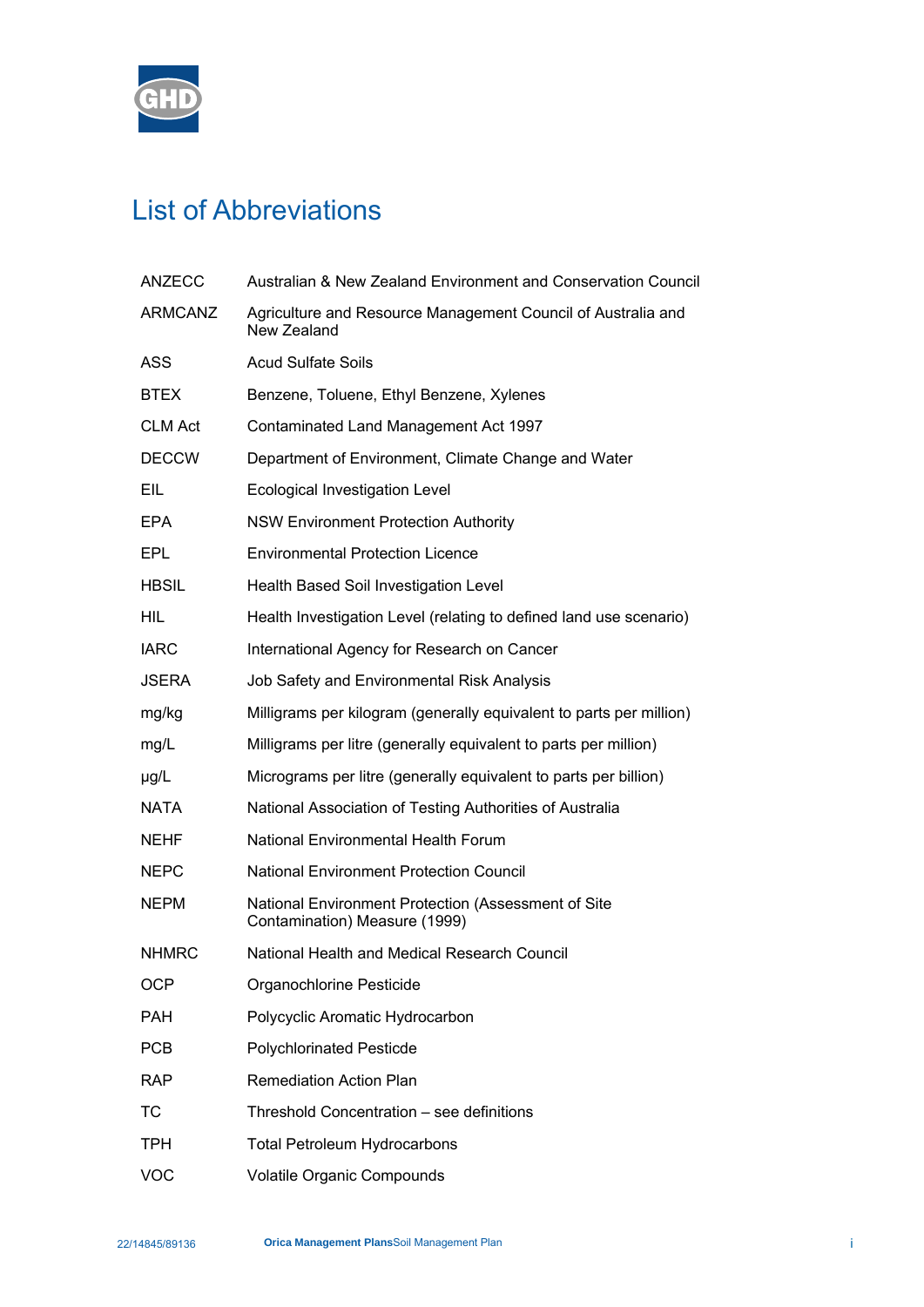<span id="page-4-0"></span>

# 1. Introduction

# **1.1 Project Background**

Orica Australia Pty Ltd (Orica) has obtained approval from the NSW Minister for Planning for the expansion of its existing Ammonium Nitrate Production Facility located on Kooragang Island.

The proposed expansion of the ammonium nitrate facility would primarily require:

- ▶ An additional Nitric Acid Plant (NAP4).
- ▶ An additional Ammonium Nitrate Plant (ANP3).
- **Modification of the existing Ammonia Plant.**
- Additional storages for nitric acid, solid ammonium nitrate and ammonium nitrate solution.
- Upgrading of existing infrastructure such as cooling towers, air compressors, loading facilities, electrical systems, effluent treatment systems and the steam system.

Currently, ammonium nitrate (AN) is produced onsite as a precursor for use in the manufacture of commercial explosives for the mining and quarry industries. AN product is produced either in solution form or as one of three solid forms. Minor quantities of ammonia and nitric acid from the facility are also sold.

The Orica Kooragang Island Facility is located on the south-eastern most part of Kooragang Island, within the Port of Newcastle. The surrounding area is industrial. The nearest residential premises are located at Stockton, approximately 800m to the east of the facility.

# **1.2 Project Description**

The proposed expansion includes the following:

- An upgrade to the existing Ammonia Plant to increase its capacity from 295 ktpa to 360 ktpa.
- Construction and operation of an additional Nitric Acid Plant (NAP4), which would produce approximately 260 ktpa of nitric acid, increasing the total capacity of the facility from approximately 345 ktpa to 605 ktpa.
- Construction and operation of an additional Ammonium Nitrate Plant (ANP3) to produce increased volumes of Ammonium Nitrate Solution (ANS) and the solid prilled product Nitropril®. The third Ammonium Nitrate Plant would enable the facility to increase its maximum capacity from 500 ktpa to 750 ktpa.
- Construction and operation of additional storages for nitric acid, solid ammonium nitrate and ammonium nitrate solution.
- **Some additional infrastructure such as cooling towers, effluent treatment system and boiler.**

The proposed expansion also includes construction of additional minor storage facilities and improvements to product loading facilities for road. There are also current investigations into the resumption of rail for transporting materials.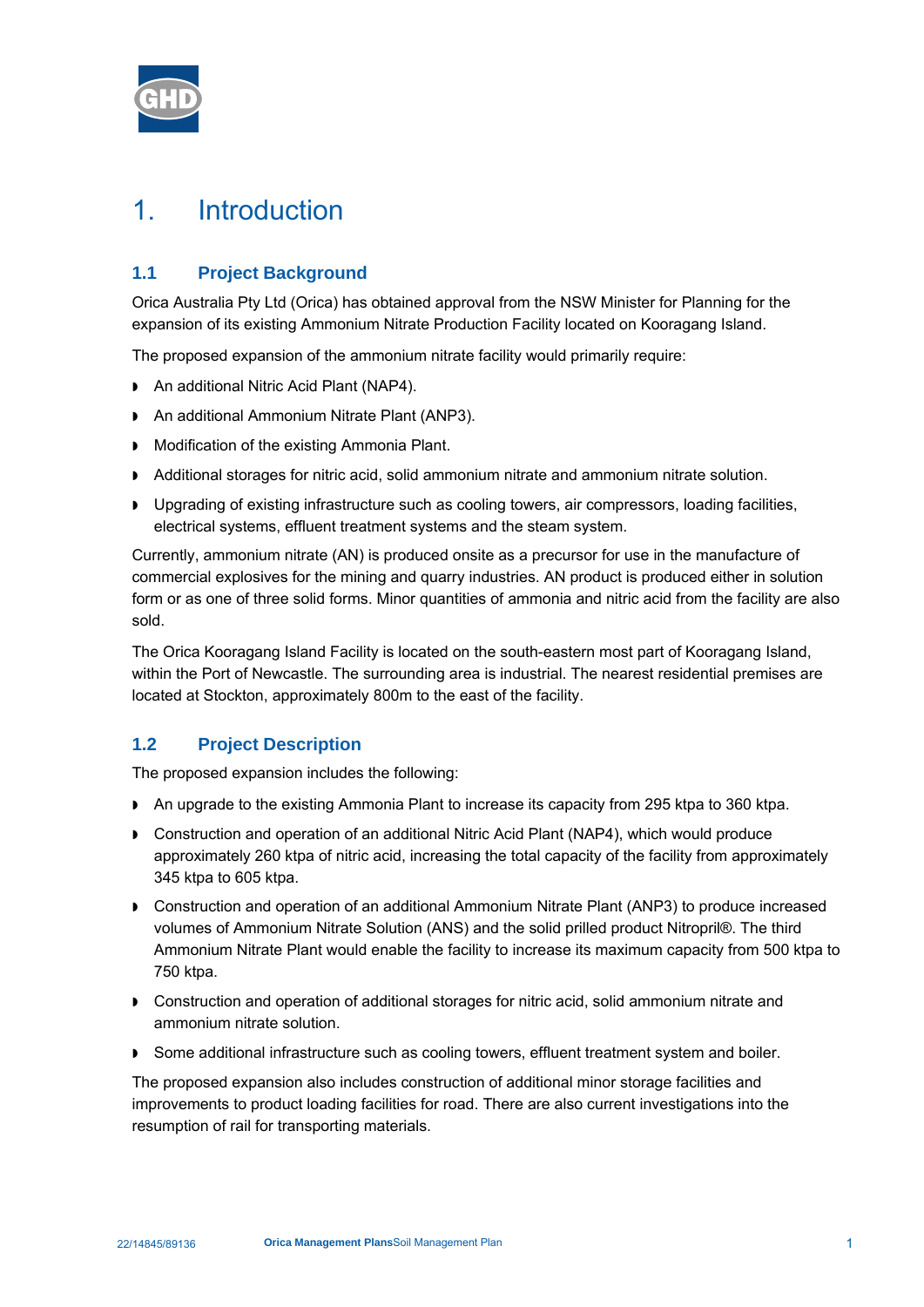<span id="page-5-0"></span>

# **1.3 Purpose**

This Soil Management Plan (SMP) forms part of the Construction Safety Environmental Management Plan (CSEMP) for the Project. The SMP has been prepared to provide guidance for the construction of the Project with respect to the management of potentially contaminated soils and groundwater that may be disturbed during the works or potential acid sulfate soils (ASS).

Where possible, construction works will be designed to minimise the potential to intersect groundwater or potentially contaminated or acid sulfate soils.

# **1.4 Objectives**

The key objectives of this plan are to identify the following:

- Occupational Health and Safety (OH&S) and environmental management requirements for dealing with contaminated soils or acid sulfate soils.
- Requirements for the management of soil and soil stockpiles, including:
	- Procedure for handling and treatment of expected contaminated or acid sulfate soils (such as segregation of soil types, suitable areas for stockpiling, additional sampling).
	- Contingency plan to deal with unexpected discovery of contaminated soils or acid sulfate soils.
	- Requirements for the management of groundwater during excavations.
	- Requirements for waste disposal and classification of surplus soil to be disposed off site.

The procedures described in this section are a minimum requirement for any applicable works.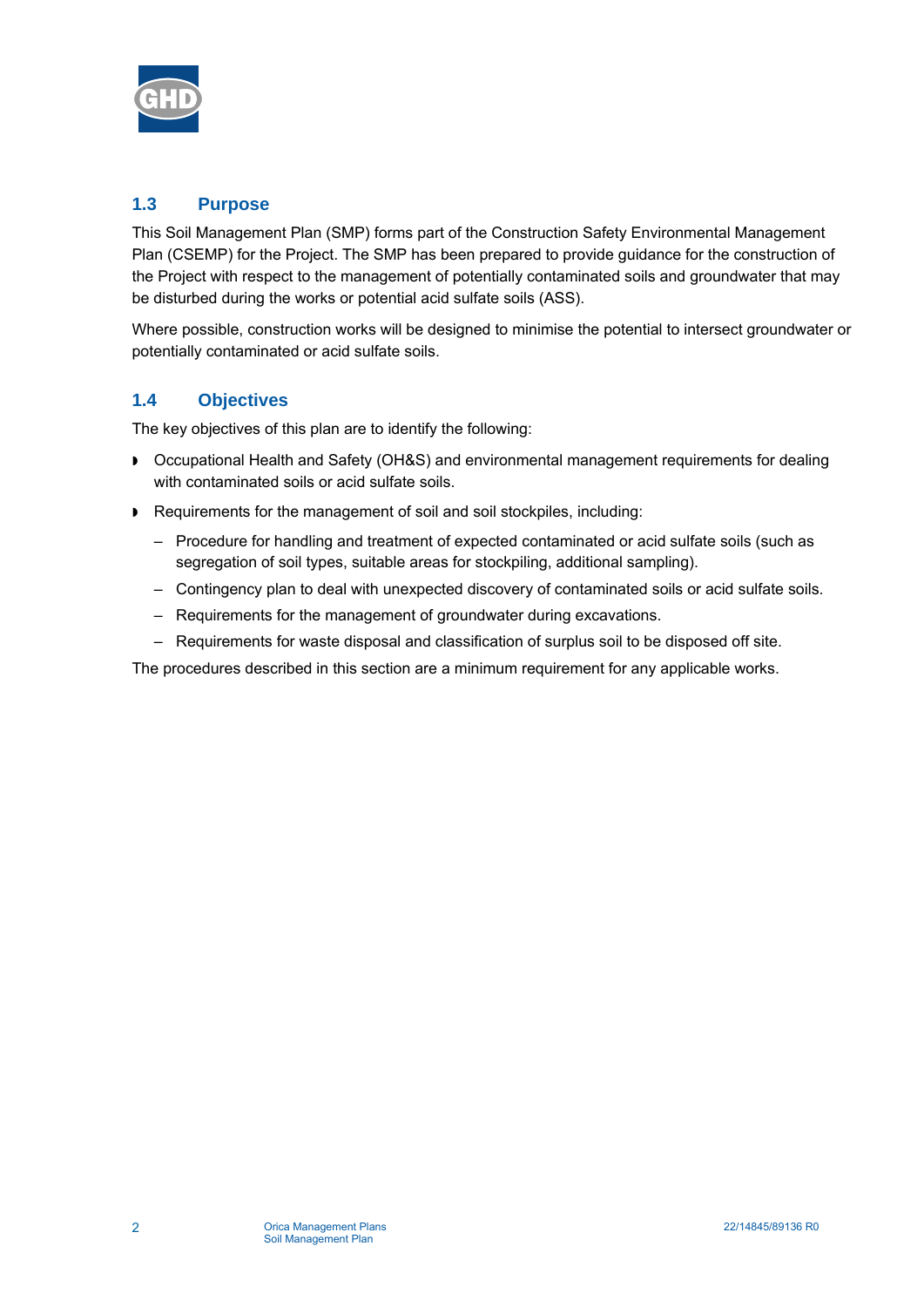<span id="page-6-0"></span>

# 2. Potential Issues

# **2.1 Potential Contaminants of Concern**

Groundwater and soil investigations have been undertaken at the Orica facility since the late 1990's. The main potential contaminants of concern identified at the facility are arsenic, ammonia/ammonium and nitrate/nitrite.

Arsenic contamination has previously been identified within the Former Sludge Disposal Pit, located approximately 200 metres west of the Ammonia Plant, which was reportedly used for the storage of arsenic sludge and runoff from the Ammonia Plant. The pit was decommissioned in 1997 with remaining waste material removed and treated. Low levels of arsenic contamination were identified in the Ammonia Plant area and a former pit in the Nitrates area (AECOM,2009). Groundwater investigations conducted by HLA prior to 2000 identified concentrations of arsenic in these areas above guideline concentrations (AECOM, 2009). Remediation works have subsequently been undertaken in the vicinity of the Former Sludge Disposal Pit. Investigation and remediation activities are continuing to address residual contamination associated with the pit and these are being undertaken in accordance with a Voluntary Management Agreement (VMA) with the Department of Environment, Climate Change and Water (DECCW).

Ammonia contamination has also been previously reported across the site in a number of locations. The primary source of ammonia contamination is believed to have been the Ammonia Storage Scrubber, where liquids resulting from water scrubbing of ammonia vapour were discharged to the subsurface (AECOM, 2009). Remediation works were completed in early 2005 and monitoring of the natural attenuation of the contamination is continuing to be undertaken.

In addition, ammonium nitrate contamination of groundwater was identified in the vicinity of the Ammonium Nitrate Despatch Area, Borrow Pit (located south of the Nitrates Effluent Pond) and associated with the storage of ammonium nitrate in the southern area of the site. Source control activities were undertaken to address the source of the ammonium nitrate and periodic monitoring of the natural attenuation continues to be undertaken.

Drawing 10-20000-19 in [Appendix A,](#page-25-0) shows the locations of known contamination issues, both existing and the subject of completed source control activities, at the Orica site.

# **2.2 Acid Sulfate Soil**

The Newcastle Acid Sulfate Soil (ASS) Map describes Kooragang Island as "Disturbed Terrain". The Department of Land and Water Conservation (DLWC) (1997) Acid Sulfate Soil – Planning Mapping identifies five classes of land based on the probability of the occurrence of ASS for planning purposes. The Kooragang Island site falls within Class 2 on the Potential Acid Sulfate Soils Planning Map (DLWC, 1997). Areas with Class 2 soils require development consent for any works below the ground surface or for works that may lower the groundwater table.

ASS screening tests were undertaken in one borehole during Geotechnical Investigation undertaken by Douglas Partners (2009). The screening tests undertaken suggest that soils from this single borehole are unlikely to be ASS.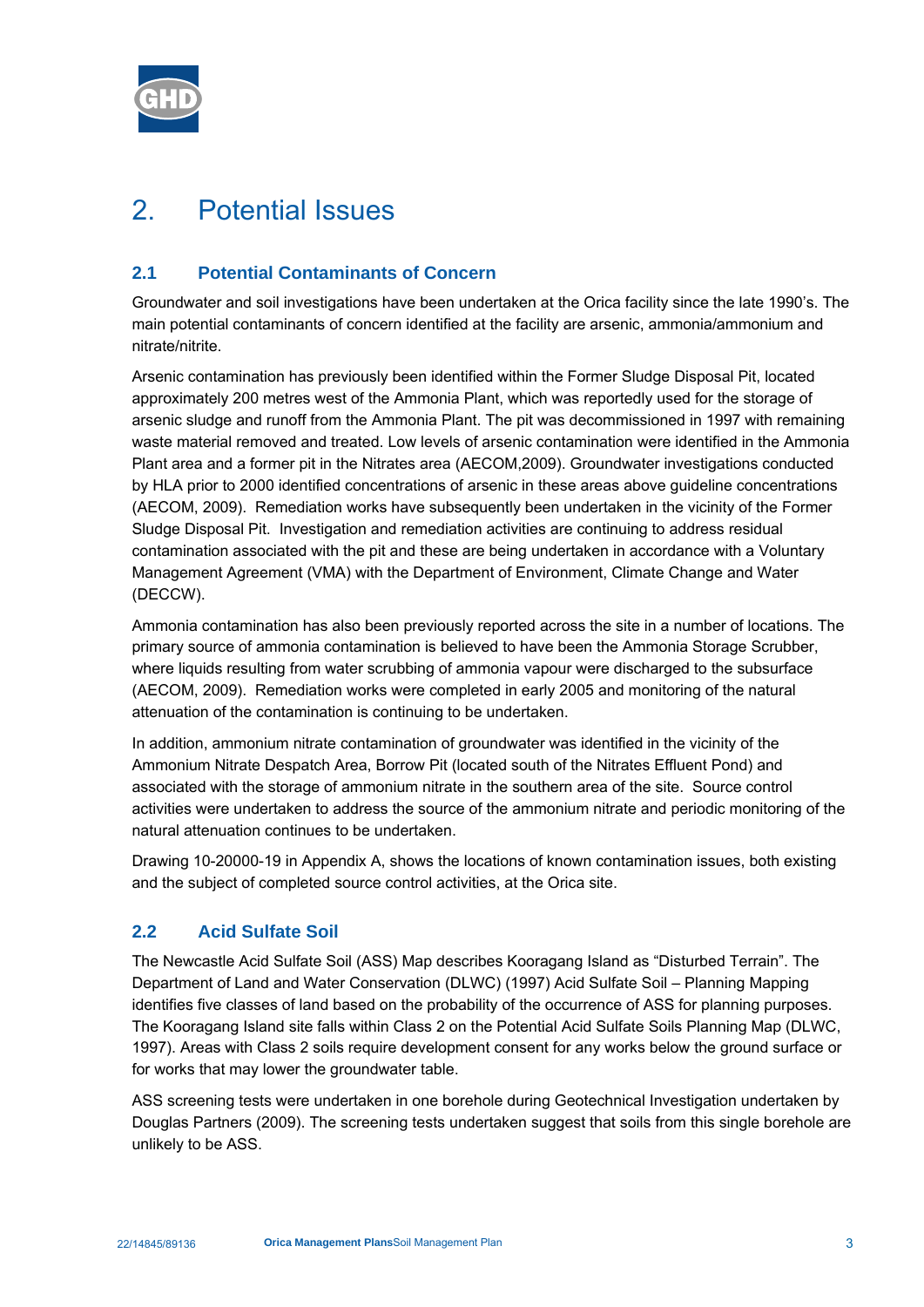<span id="page-7-0"></span>

# 3. Relevant Guidelines and Polices

Construction works on the site are required to be undertaken in accordance with various environmental legislation and government guideline documents. The primary Acts, Regulations and Guidelines are listed below with a brief summary of their applicability. Please note, however, that this list is not intended to be a comprehensive listing of acts and regulations and their specific requirements. The Environmental Officer and contractors are required to satisfy themselves that all applicable permits and licences have been obtained and their conditions satisfied.

# **3.1 Relevant Environmental Legislation, Guidelines and Policies**

# **Protection of the Environment Operations Act 1997 (POEO Act)**

The POEO Act aims to protect, restore and enhance the quality of the environment. Under the Act, it is an offence to pollute the environment. The Act has consolidated several pieces of previous environmental legislation. The Act administers a number of related regulations, and also controls the transport and disposal of wastes.

# **Protection of the Environment Amendment (Scheduled Activities and Waste) Regulation 2008**

This regulation contains general environmental obligations for waste activities, waste facilities and waste transporters, and special provisions relating to matters such as contaminant immobilisation approvals and the management of particular wastes (including asbestos waste).

# **Contaminated Land Management Act 1997 (CLM Act)**

The CLM Act controls the assessment of contamination and requirement for remediation of soils and groundwater. The act also contains guidance for the duty to report contamination and and allows for accreditation of Site Auditors.

#### **Water Act 1912 and Water Management Act 2000**

These Acts include requirements for licensing and approval for groundwater extraction.

#### **Waste Avoidance and Resource Recovery Act 2001 (WARR Act)**

The WARR Act replaced the *Waste Minimisation and Management Act 1995* and controls waste generation and waste reduction.

#### **Environmentally Hazardous Chemicals Act 1985 (EHC Act)**

The EHC Act contains guidance for waste classification and disposal of some waste types. It also provides for the licensing of related activities.

# **State Environmental Planning Policy (SEPP) 55 'Remediation of Land'**

SEPP 55 relates to the decision making process in undertaking remediation of land and making planning decisions in regard to contaminated and potentially contaminated land.

# **NSW DECC Waste Classification Guidelines 2009**

Provides practical guidance in the relevant requirements of the POEO Act and the Waste Regulations.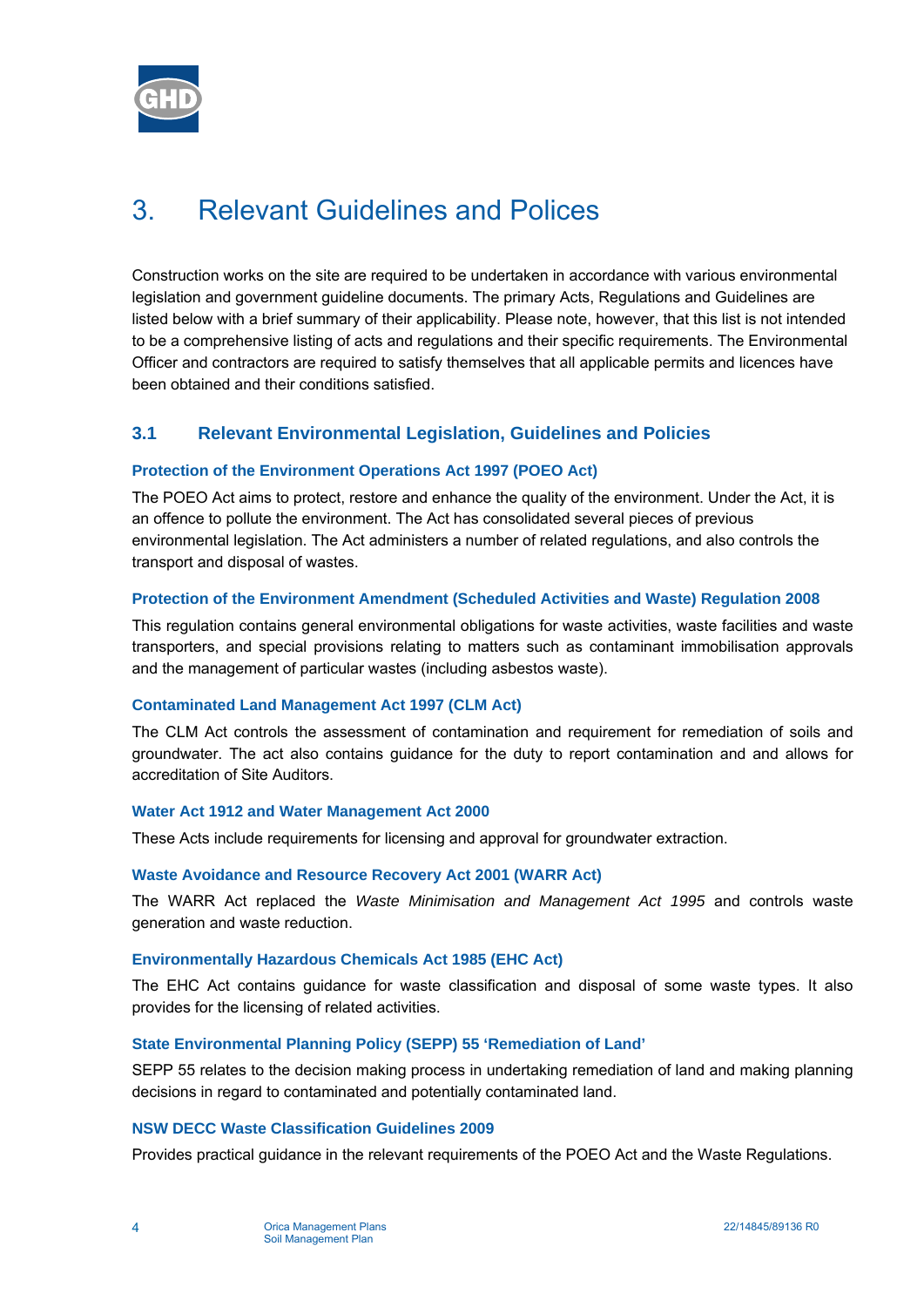<span id="page-8-0"></span>

# **ANZECC/ARMCANZ Australian and New Zealand Guidelines for Fresh and Marine Water Quality 2000**

Sets water quality guidelines for discharges into fresh and marine water resources.

#### **National Environment Protection (Assessment of Site Contamination) Measure 1999**

This measure sets guidelines for the assessment of land contamination. It includes recommended soil and groundwater assessment criteria for a variety of land uses.

#### **Occupational Health and Safety Act 2000**

This is the overarching Act for NSW setting law relating to employee health and safety and employer responsibilities.

#### **Occupational Health and Safety Regulation 2001**

This regulation sets Regulations and details the duties for employers to achieve required employee health and safety performance.

#### **Polychlorinated biphenyl (PCB) chemical control order 1997**

This order provides specific requirements for the management control, storage, transport and disposal of PCB containing materials and waste.

#### **ASSMAC, 1998. Acid Sulfate Soil Manual, Acid Sulfate Soil Management Advisory Committee**

This manual sets guidelines for the assessment and management of acid sulfate soils.

# **3.2 Environment Protection Licence**

The Orica Kooragang Island site holds an Environment Protection Licence (EPL No. 828) that includes several conditions that need to be considered in the management of contaminated soil and groundwater and potential acid sulfate soils, including water and waste management. The EPL shall be consulted in the development of specific management plans.

# **3.3 Minister for Planning's Conditions of Approval (MCoA)**

The Minister for Planning's Conditions of Approval (MCoA) No. 08-0129 requires that the project meet the following requirements in relation to the management of soil during construction activities:

#### **Contamination**

- 38 Prior to construction of the Project, the Proponent shall provide the Director-General a detailed Project Site Plan showing the location of known soil and groundwater contamination issues. If the plan identified that construction of the Project is likely to impact on known contamination areas, the Proponent shall prepare and implement a Remedial Action Plan (RAP), or update the existing RAP, to manage and remediate contaminated material in accordance with the requirements of the *Contaminated Land Management Act 1997* and the recommendations of the RAP.
- 39 Prior to construction of the Project, the Proponent shall prepare an Acid Sulfate Soil Management Plan in accordance with the Acid Sulfate Soil Manual, Acid Sulfate Soils Management Advisory Committee 1998.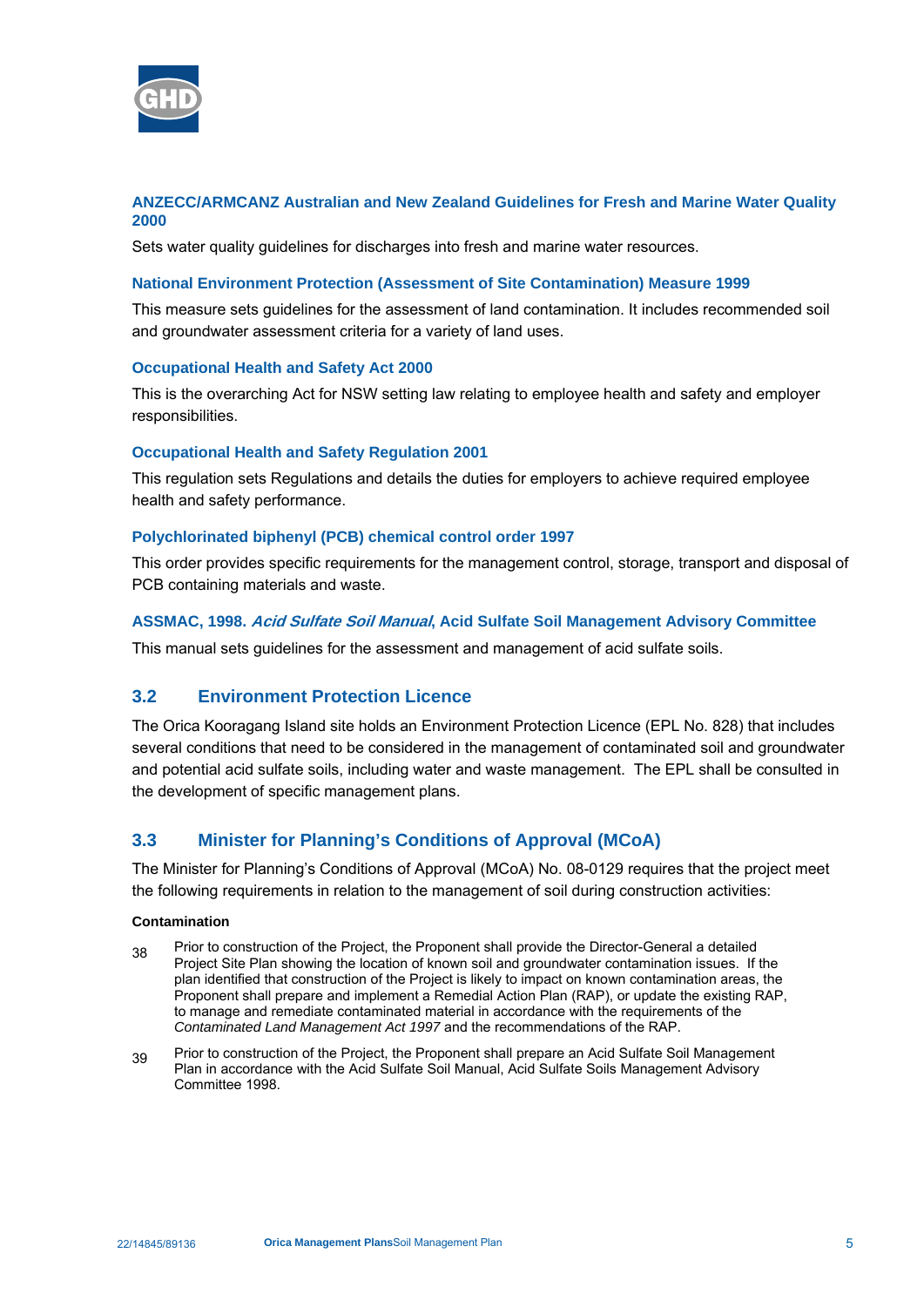<span id="page-9-0"></span>

# 4. Roles and Responsibilities

The personnel responsible for the implementation of this SMP, to ensure compliance with regulatory requirements and to ensure safe and effective management of contaminated soil and groundwater and acid sulfate soils at the site are specified in [Table 4-1.](#page-9-1)

# <span id="page-9-1"></span>**Table 4-1 Parties Involved in this SMP and Associated Responsibilities**

| <b>Title</b>                 | <b>Responsibility</b>                                                                                                                                                                                    |
|------------------------------|----------------------------------------------------------------------------------------------------------------------------------------------------------------------------------------------------------|
| Project Manager              | The Project Manager is responsible for:                                                                                                                                                                  |
|                              | Reviewing this plan.                                                                                                                                                                                     |
|                              | Providing sufficient resources to ensure the SMP practices<br>are implemented.                                                                                                                           |
|                              | Continual monitoring of project environment performance to<br>Þ<br>ensure compatibility and continued effectiveness with the<br>policy and objectives.                                                   |
| Site Project Manager         | The Site Project Manager is responsible for:                                                                                                                                                             |
|                              | Implementing this plan.                                                                                                                                                                                  |
|                              | Liaising with the Project Environmental Representative to<br>D<br>manage issues associated with contaminated<br>soil/groundwater and acid sulfate soils.                                                 |
| <b>Project Environmental</b> | The Project Environmental Representative is responsible for:                                                                                                                                             |
| Representative               | Maintaining and updating this plan.                                                                                                                                                                      |
|                              | Educating relevant staff and contractors to ensure all are<br>aware of their obligations under this plan.                                                                                                |
|                              | Coordinating any investigations required under this plan.                                                                                                                                                |
|                              | Being the first point of contact in relation to contamination<br>and acid sulfate soil issues.                                                                                                           |
| Other personnel              | Other staff and contractors of the proponent are responsible for:                                                                                                                                        |
|                              | Being aware of their obligations under this plan.                                                                                                                                                        |
|                              | Being aware of the potential existence of contamination and<br>acid sulfate soils in their work area and specific actions<br>required under this plan with regards to handling, storage<br>and disposal. |
|                              | Immediately inform their supervisor should any<br>,<br>contamination impacts be identified.                                                                                                              |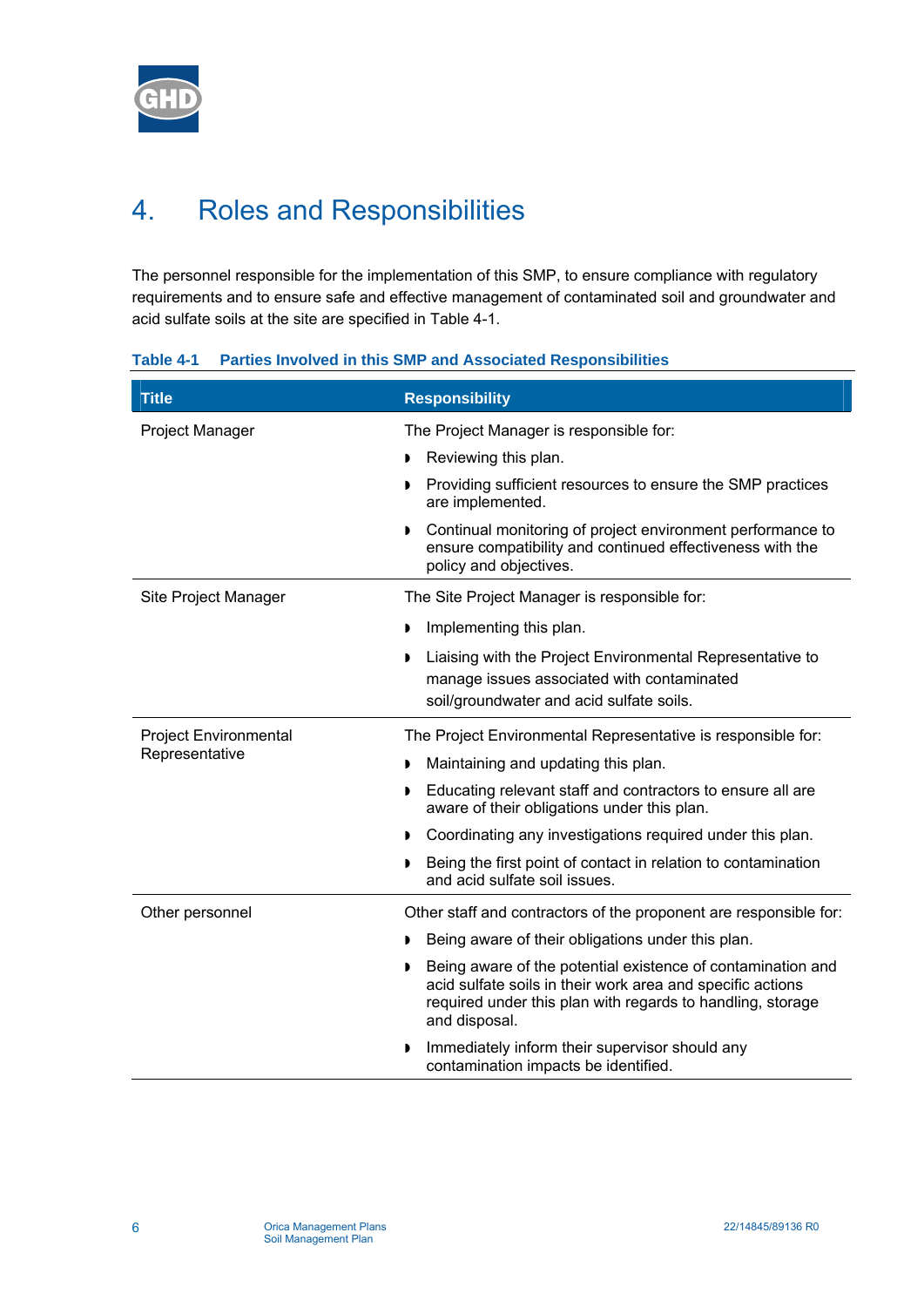<span id="page-10-2"></span><span id="page-10-0"></span>

# 5. Preliminary Assessment for Contamination and ASS

# **5.1 Preliminary Soil and Groundwater Contamination Assessment**

Where possible, a preliminary investigation shall be undertaken prior to the commencement of construction excavation activities to identify whether soil or groundwater contamination is likely to be encountered. This shall include the sampling of soil and/or groundwater in the area to be excavated, analysis of the samples and comparison of the results with National Environment Protection Council's investigation levels detailed in *Schedule B(1) Guildeline on the Investigation Levels for Soil and Groundwater National Environment Protection* (NEPC, 1999a). If the excavated material is to be taken offsite then the results shall be compared with the DECCW's *Waste Classification Guidelines: Part 1 Classifying Waste* (DECCW, 2009).

Analytes to be investigated will be identified during the development of the preliminary investigation and may include arsenic, cadmium, chromium, copper, lead, nickel and zinc for soils and groundwater. For groundwater samples further analysis for pH, nitrate/nitrite and ammonia may be undertaken. Additional analytes may be identified depending upon the location of the proposed works, such as BTEX, TPH, VOC's and PAH's.

This preliminary review will identify whether their specific management plans or controls are to be implemented during the construction activities, with Section [6.1](#page-12-1) detailing guidelines for the development of requirements.

# **5.2 Preliminary Acid Sulfate Soil Assessment**

# **5.2.1 Sampling Plan**

Prior to construction a soil sampling program will be employed to assist in characterising the potential extent and severity of ASS at the Site. The number of boreholes to be drilled will be in accordance with the ASSMAC guidelines (1998) as shown in [Table 5-1](#page-10-1). The depth of each borehole should extend to 1 m below the maximum depth of excavation.

| <b>Area of Site</b> | <b>Number of Holes</b> |
|---------------------|------------------------|
| Up to 1 ha          | 4 holes                |
| $1-2$ ha            | 6 holes                |
| $2-3$ ha            | 8 holes                |
| 3-4 ha              | 10 holes               |
| >4 ha               | 2 holes/ha             |

# <span id="page-10-1"></span>**Table 5-1 Minimum Number of Sampling Holes**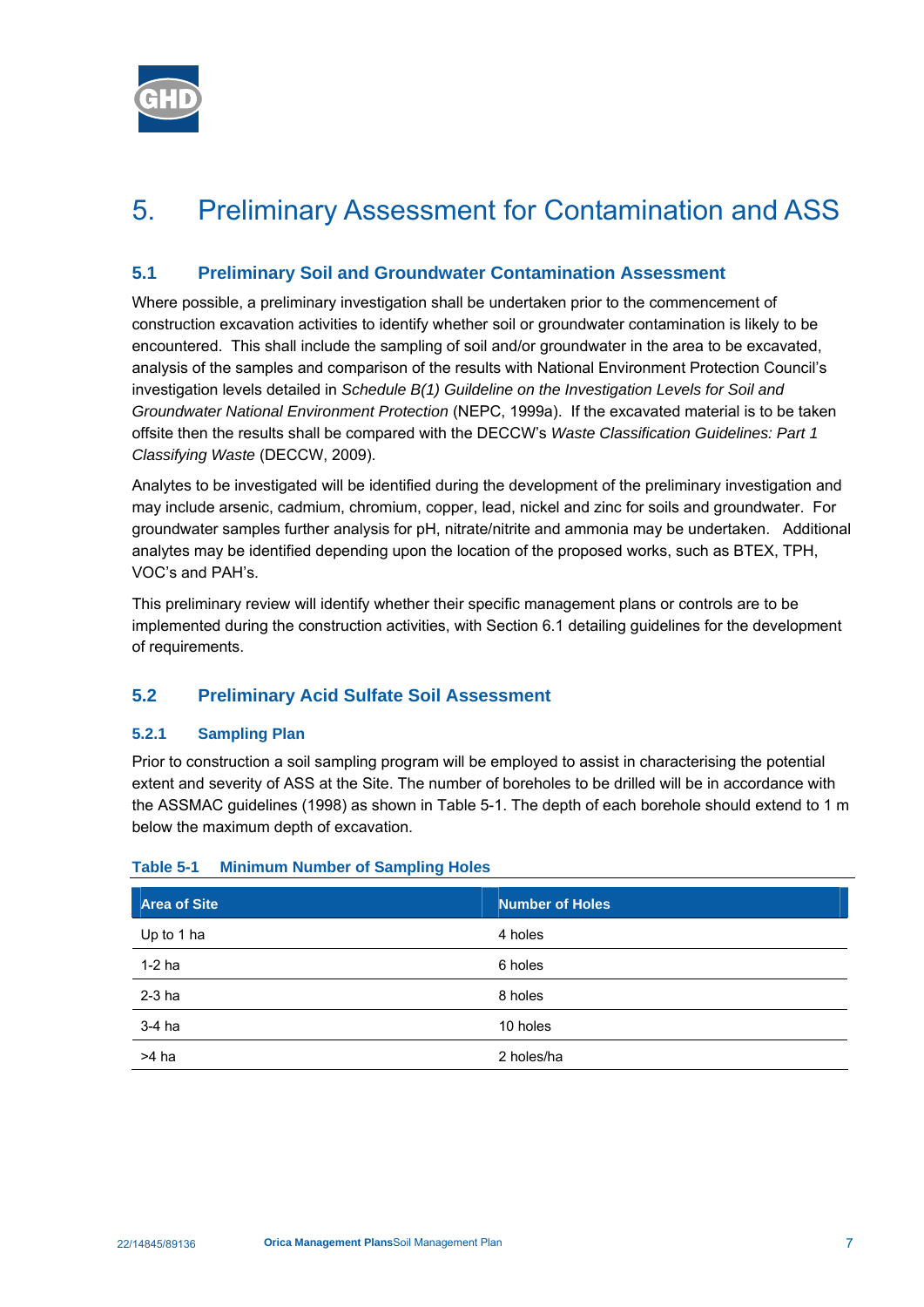<span id="page-11-0"></span>

Soil samples will be collected at intervals of 0.5 m or change in strata at each borehole and tested in accordance with ASS field screening methods as outlined in Appendix 1 of the ASSMAC guidelines (1998). Field screening tests will assist in determining whether ASS are present at the Site and will assist in the selection of samples for further laboratory testing as required. Field screening and the selection of samples for further laboratory testing will be undertaken by a suitably qualified person in accordance with ASSMAC guidelines (1998). Laboratory testing to confirm the presence and severity of ASS will consist of SPOCAS (Suspension Peroxide Oxidisable Combined Acidity and Sulphide).

# **5.2.2 Assessment Criteria**

The ASSMAC action criteria for treatment of ASS are presented in [Table 5-2](#page-11-1). These action criteria relate to soil disturbances and the requirement for soil treatment regimes and management plans. If the Net Acidity values from laboratory SPOCAS testing exceed the nominated action criteria an ASSMP will be prepared.

|                                                 | <b>Clay</b><br><b>Content</b><br>$\frac{9}{6}$ | < 1000 Tonnes Disturbed            |                                | > 1000 Tonnes Disturbed            |                                |
|-------------------------------------------------|------------------------------------------------|------------------------------------|--------------------------------|------------------------------------|--------------------------------|
| <b>Soil Texture</b>                             |                                                | <b>Sulphur</b><br><b>Content %</b> | <b>Acid Trail</b><br>mol/tonne | <b>Sulphur</b><br><b>Content %</b> | <b>Acid Trail</b><br>mol/tonne |
| Coarse<br>(sands-gravels)                       | $\leq 5$                                       | 0.03                               | 18                             | 0.03                               | 18                             |
| Medium<br>(sandy loam-light clay)               | $5 - 40$                                       | 0.06                               | 36                             | 0.03                               | 18                             |
| Fine<br>(medium to heavy clays,<br>silty clays) | $\geq 40$                                      | 0.10                               | 62                             | 0.03                               | 18                             |

# <span id="page-11-1"></span>**Table 5-2 Action Criteria for Treatment of ASS**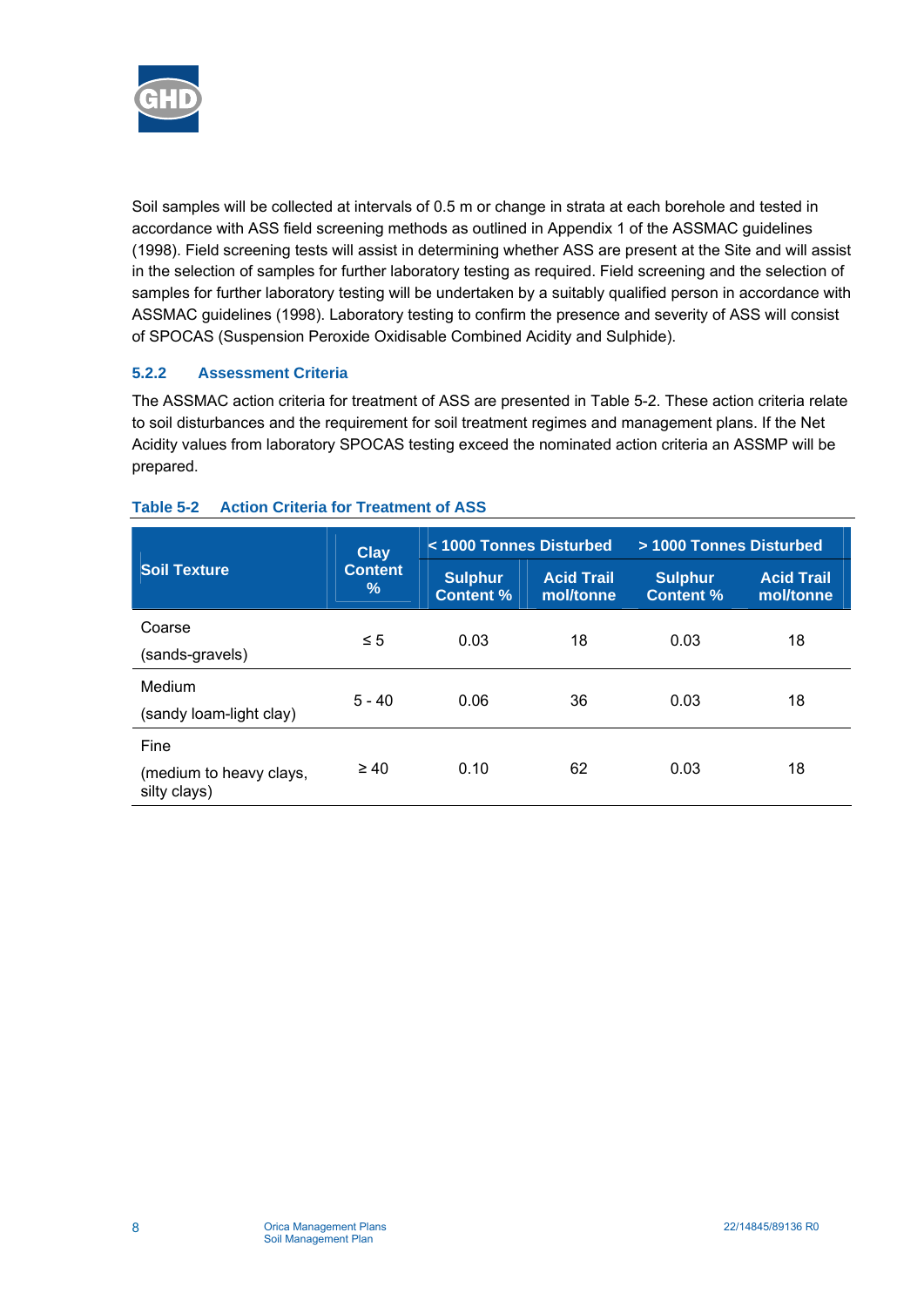<span id="page-12-2"></span><span id="page-12-0"></span>

# 6. Management Measures

# **6.1 Contaminated Soil and Groundwater Management**

<span id="page-12-1"></span>In the event that potentially contaminated soil and groundwater is identified a management plan will be developed to ensure that the material is managed in accordance with regulatory requirements. This management plan will include arrangements to address the following issues:

# **6.1.1 General Site Controls**

All personnel, including Orica employees, contractors and sub-contractors are required to meet the requirements detailed below:

# **Site Access**

The construction area shall be securely fenced and designated work areas (excavation and stockpile zones) controlled to prevent unauthorised persons from accessing the work area. This includes preventing access to excavations or stockpiles, and subsequently gaining direct access to contaminated soils or groundwater, or to areas of operating machinery.

Access arrangements to the work area shall be identified and shall include a specific induction, or equivalent briefing, on the requirements for accessing any area with potential contamination.

# **Induction**

All personnel working or entering an area where potential contamination has been identified shall be provided with additional information, during the specific induction or equivalent briefing, on the requirements of the SMP including (but not limited to) the following topics:

- Identification of the type and locations (area and depth) of identified contamination.
- Identification of hazards associated with contaminated soil and waste materials and risk control measures.
- Site specific safety rules for contamination.
- Accident, emergency and evacuation procedures for incidents involving contamination and knowledge of any associated equipment on site.

# **Records**

For each person likely to be exposed to a hazardous substance, records shall be kept for the following:

- **Results of occupational hygiene monitoring or health assessments will be retained in accordance with** Orica standard requirements.
- **Records of specific inductions or equivalent briefings on the site-specific training undertaken by the** person.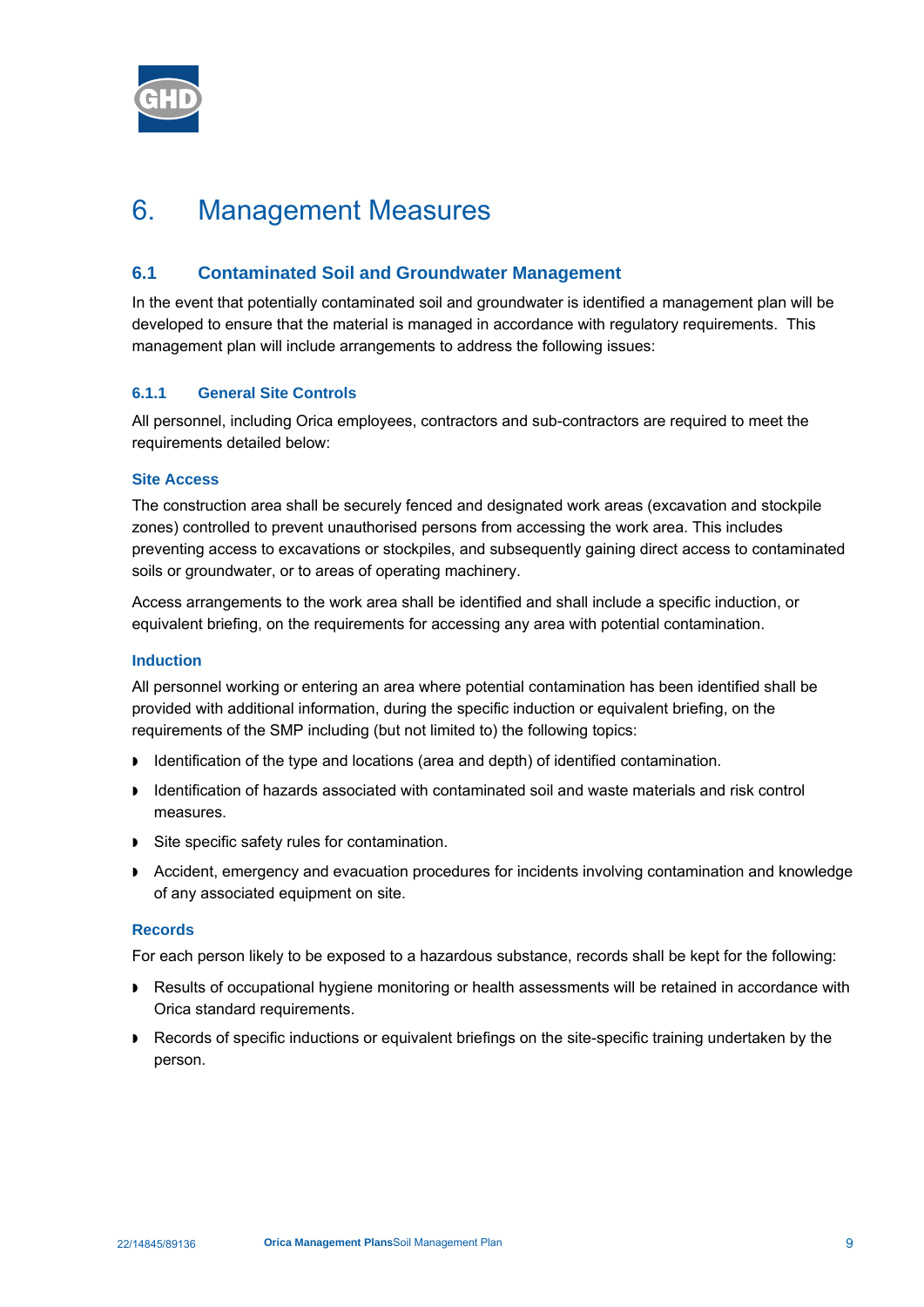

# **6.1.2 Soil Management**

# **Excavation**

The following sequence of steps shall be determined prior to commencing any excavation operations on the site:

- The boundaries of the area to be excavated.
- The expected depth of excavation.
- The manner in which materials are to be excavated and stockpiled.
- In the event that dewatering of the area is required, the expected depth of the dewatering and the management of the water shall be identified.
- The areas where stockpiling of excavated material and imported fill material can take place.
- The importance of separating fill and natural soils and identifying and segregating any potentially contaminated material during excavation and stockpiling operations.
- **Prior to the commencement of excavations in the given area erosion and sediment control measures.** as identified in the Erosion and Sediment Control Plan shall be implemented.
- All excavation works shall be carried out in a manner that minimises the mixing of different material types, i.e. contaminated fill and "clean" underlying natural soils. Potentially contaminated material shall be segregated and stockpiled separately.
- Removal of any in-ground or underground structures should be undertaken in conjunction with, or following excavation of contaminated soil, to avoid potentially mixing contaminated and uncontaminated materials. Removal of these structures may reveal additional areas of contamination requiring remediation.
- All excavated material that will require off-site disposal will be classified and appropriate disposed offsite in accordance with the *POEO Act 1997* and NSW DECC Waste Classification Guidelines, 2009 (DECCW, 2009).
- Upon completion of the excavation the plant and equipment shall be cleaned and decontaminated.

# **Stockpiles**

Stockpiles will be managed in accordance with the requirements detailed in the Erosion and Sediment Control Plan:

 All stockpiles shall be sampled and analysed for potential contaminants of concern which may include nitrate/nitrite, ammonia, total petroleum hydrocarbons (TPH), benzene, toluene, ethyl benzene and xylene (BTEX), heavy metals (As, Cd, Cr, Cu Ni, Pb, Zn), polycyclic aromatic hydrocarbons (PAHs). Sampling and analysis shall be undertaken in accordance with the EPA Sampling Design Guidelines (EPA 1995) and NEPM 1999. Sampling will generally be at a rate of one sample per 25  $m^3$ , or a minimum of 3 samples per "batch" of material.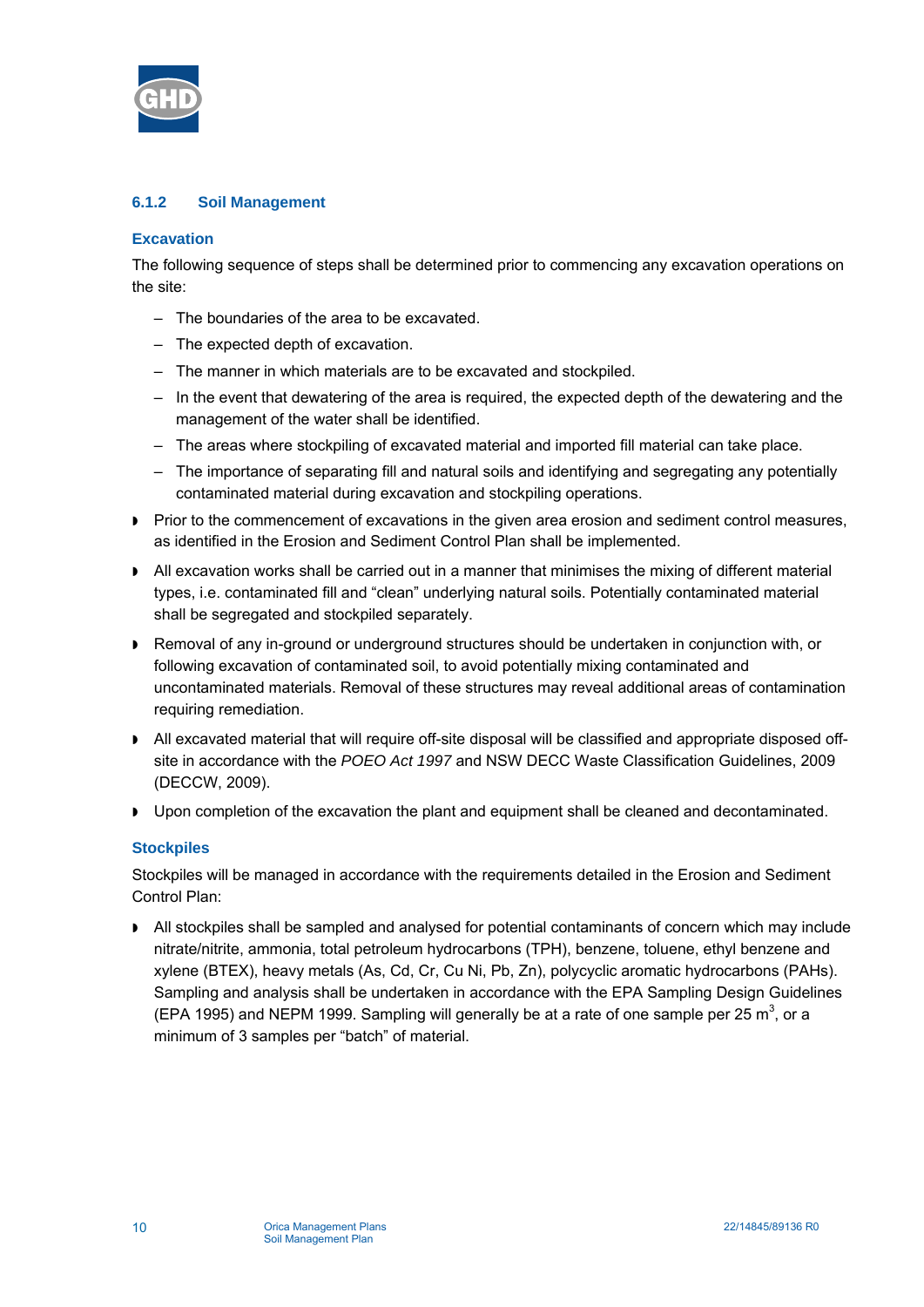

#### **Re-use of Material Onsite**

Material proposed to be re-used on site in areas where it was not originally excavated from shall be validated to ensure it is suitable for the proposed land use from a contamination perspective and will not impact adversely on the drainage of the site. All material re-used on the site should be validated by sampling and analysis of the material in accordance with the EPA Sampling Design Guidelines (1995) and NEPM 1999 to ensure that the material is not contaminated. Sampling will generally be at a rate of one sample per 25 m3, or a minimum of 3 samples per "batch" of material. Samples are to be analysed for contaminants of concern based on the previous site usage / site history of the source site. Potential contaminants of concern may include but are limited to nitrate/nitrite, ammonia, TPH, BTEX, heavy metals (As, Cd, Cr, Cu Ni, Pb and Zn) and PAHs.

# **Disposal of Soils**

Where soil is to be removed from site, it must be classified for waste disposal purposes, and disposed in accordance with the requirements of the *Protection of the Environment Operations Act 1997* and the *Protection of the Environment Operations Amendment (Scheduled Activities and Waste) Regulation 2008 made under the POEO Act 1997* and the *NSW DECC, Waste Classification Guidelines*, *July 2009.* 

An experienced environmental consultant should be engaged to oversee the classification of the waste. The material shall be transported in accordance with regulatory requirements and disposed of at an appropriately licensed landfill.

#### **Transport of Material**

Transportation of contaminated material shall be undertaken in accordance with the following procedures:

- All the works, including vehicle movements and traffic controls, will be in accordance with the Traffic Management Plan.
- Wastes shall only be removed for off-site treatment or disposal after the material has been classified and written approval has been received for the disposal of the contaminated soil at the nominated treatment or disposal site.
- Waste tracking shall be undertaken in accordance with DECCW requirements. Under the requirements of the POEO Act 1997, special monitoring and reporting requirements apply to wastes classified as hazardous (liquid and non-liquid), industrial, or group A liquid wastes.
- Records of the transport of contaminated materials shall be maintained, including:
	- The transporter's name and address.
	- The transporter's DECCW licence number where applicable.
	- The registration number of the vehicle.
	- The type and quantity of waste.
	- The name and address of the person or company the waste was delivered to (the consignee).
	- The date the waste was delivered to the consignee.

This information may not meet DECCW's Waste Tracking requirements for the waste types noted in the preceding bullet point. DECCW guidelines must be referred to for such wastes.

A copy of the waste depot's weight-bridge docket (and corresponding DECCW docket - if relevant) for each load delivered shall be retained. This will ensure material tracking can be maintained.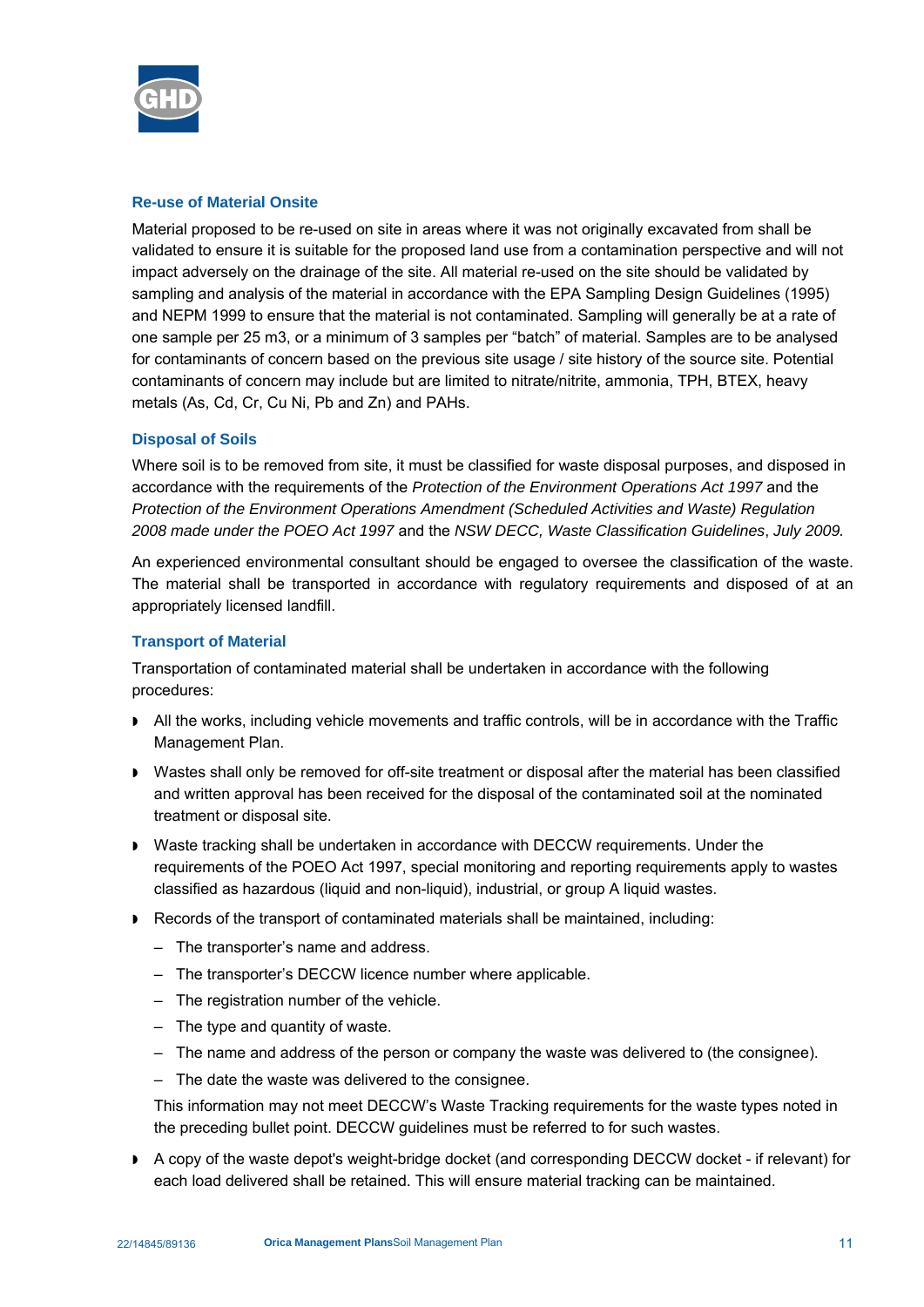

- Any vehicles used to transport contaminated materials from the site must be operated by a waste transporter who is licensed in accordance with DECCW licensing requirements for the class of waste transported.
- All trucks carrying contaminated materials off-site shall have the exterior of the vehicle, including wheels, thoroughly cleaned down after it has received its load and prior to the vehicle leaving the site. Only vehicles which have clean exterior bodywork and which will not pollute the off-site transportation corridors shall be permitted to leave the site.
- All drivers transporting fill materials from the site should be given a safety instruction brief, detailing the procedures to be followed should spillage of loads or other incidents occur.

# **Importation of Fill**

Fill imported on to the site (if required) shall be assessed, classified and managed in accordance with the NSW DECC Waste Classification Guidelines, Part 1: Classifying Waste (*NSW DECC 2009*). Imported fill is shall also be validated with reference to the NSW Department of Environment and Conservation Guidelines for the NSW Site Auditor Scheme (2nd edition) (*NSW DEC 2006*) to ensure it is suitable for the proposed land use from a contamination perspective and will not impact adversely on the drainage of the site. All fill imported onto the site should be validated by either one or both of the following methods:

- **Imported fill should be accompanied by documentation from the supplier which certifies that the** material is not contaminated based upon analyses of the material or the known past history of the site where the material is obtained; and/or
- Sampling and analysis of fill material should be in accordance with the EPA *Sampling Design Guidelines* (1995) to ensure that the material is not contaminated with samples analysed for chemicals of concern based on the previous site usage / site history of the source site. As a minimum samples should be analysed for TPH, BTEX, heavy metals (As, Cd, Cr, Cu Ni, Pb, Zn and Hg), PAHs, OCPs and PCBs.

# **6.1.3 Groundwater Management / Excavation Pump-Out**

Groundwater should not be extracted for use without assessment for that particular purpose. Any discharge of groundwater extracted for construction purposes must be managed to prevent unacceptable environmental impacts.

Any work below the water table or other work involving groundwater extraction will require a licence from the NSW Office of Water, under part 5 of the *Water Act 1912*, and the *Water Management Act 2000*. These works include any extraction including excavation pump out. All dewatering works shall be undertaken in accordance with Orica's Construction Safety and Environmental Management Plan and GHD's Acid Sulfate Soil Management Plan.

Options for the management of groundwater recovered from excavation pump out include:

- Recharging of the water table through infiltration of the groundwater in a designated location onsite.
- Discharge of the water to the site effluent system if water quality meets the requirements of the EPL (No. 828) and any associated regulatory requirements.
- Off-site disposal by a liquid waste transporter for treatment/disposal to an appropriate waste treatment/processing facility.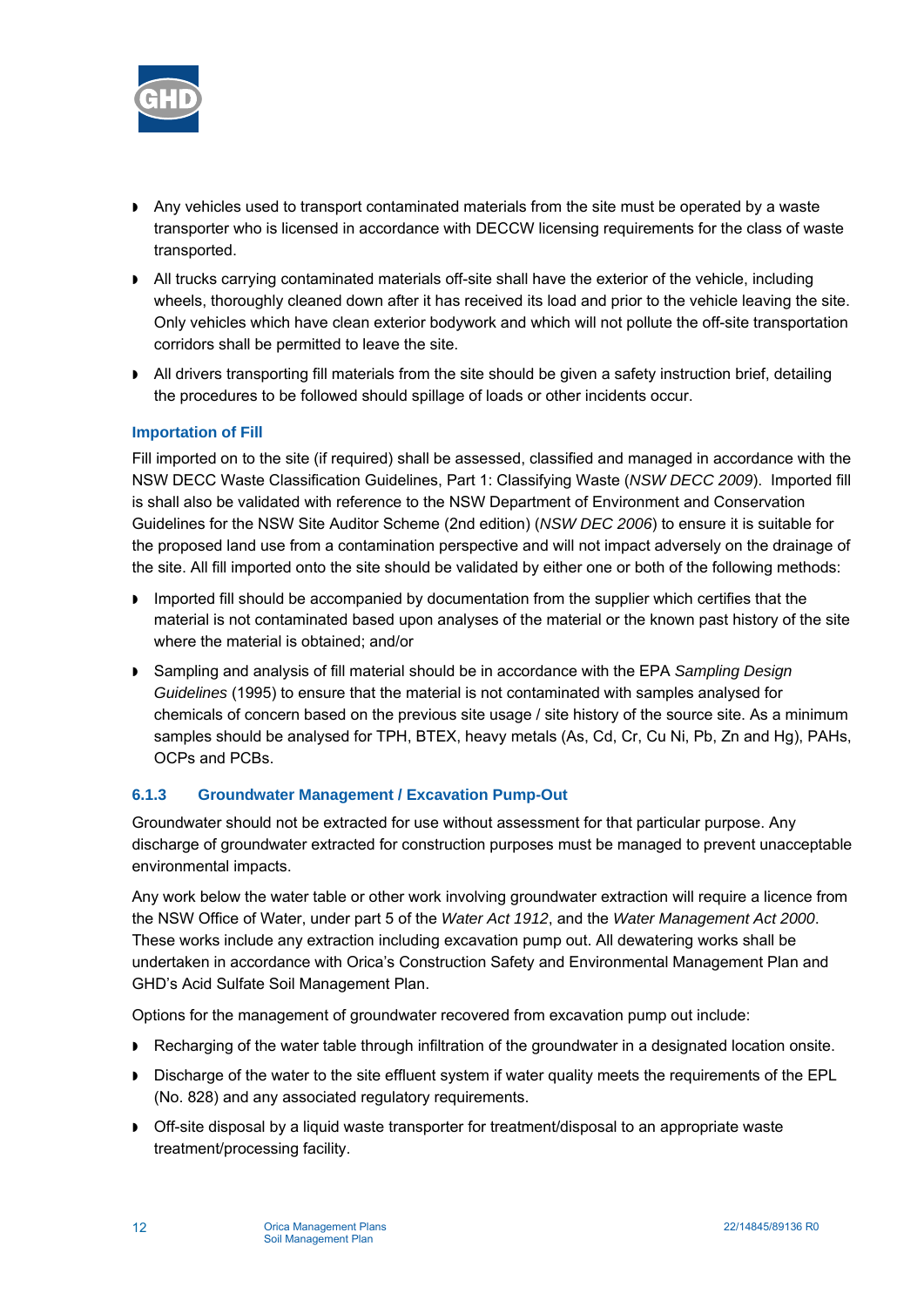<span id="page-16-1"></span><span id="page-16-0"></span>

All excavation pump-out water shall be analysed periodically during the pump-out, with analytes potentially including suspended solids, pH, ammonia, nitrates/nitrites, heavy metals (As, Cd, Cr, Cu Ni, Pb and Zn), PAHs, TPH, BTEX.

A plan will be developed for each excavation requiring dewatering to identify the approach to be implemented to manage the groundwater.

# **6.1.4 Hazardous Materials**

■ Hazardous and/or intractable wastes arising from the construction works shall be removed and disposed of in accordance with the requirements of the DECCW and WorkCover Authority.

Under the *Protection of the Environment Operations Act 1997* the transportation of Schedule 1 Hazardous Waste is a scheduled activity and must be carried out by a transporter licensed by DECCW.

# **6.1.5 Remedial Action Plan**

The MCoA requires that a Remedial Action Plan (RAP) be prepared, or the existing RAP updated, in the event that construction impacts on known soil and/or groundwater contamination. The DECCW will be consulted in the development or updating of the RAP to ensure that the issue is managed in accordance with regulatory requirements.

# **6.2 Acid Sulfate Soil Management**

This plan outlines the preferred management strategy for dealing with any potential excavated acid sulfate soils and acidified waters generated on the Site during construction activities.

# **6.2.1 Preferred Neutralising Agents**

# **Soil Treatment**

Fine agricultural grade lime with a pH of approximately 8.2 is recommended for the treatment of excavated ASS, due to its high effective neutralising value, stability, high reactive surface area, low concentrations of impurities and lower potential risk to the environment and those handling the agent. If other neutralising agents are used such as dolomite or non-agricultural grade lime it should be noted that dosage rates will need to be recalculated as per the ASSMAC guidelines (1998).

# **Water Treatment**

Hydrated lime is the preferred neutralising agent for the treatment of acidified water as it is more soluble than other forms of lime. Hydrated lime is, however, highly soluble and very alkaline (pH 12) posing potential risks to the surrounding environment and those individuals handling the agent.

Depending upon further investigations and monitoring of the water being removed from excavations or collected from soil stockpiles, a suitable mixing technique adequate for the volumes and quality of water to be treated will be implemented. The hydrated lime must be thoroughly mixed with the water to be treated, and preferably completely dissolved in a smaller aliquot of water prior to addition to the total volume. Further mixing may be encouraged by agitation of the water.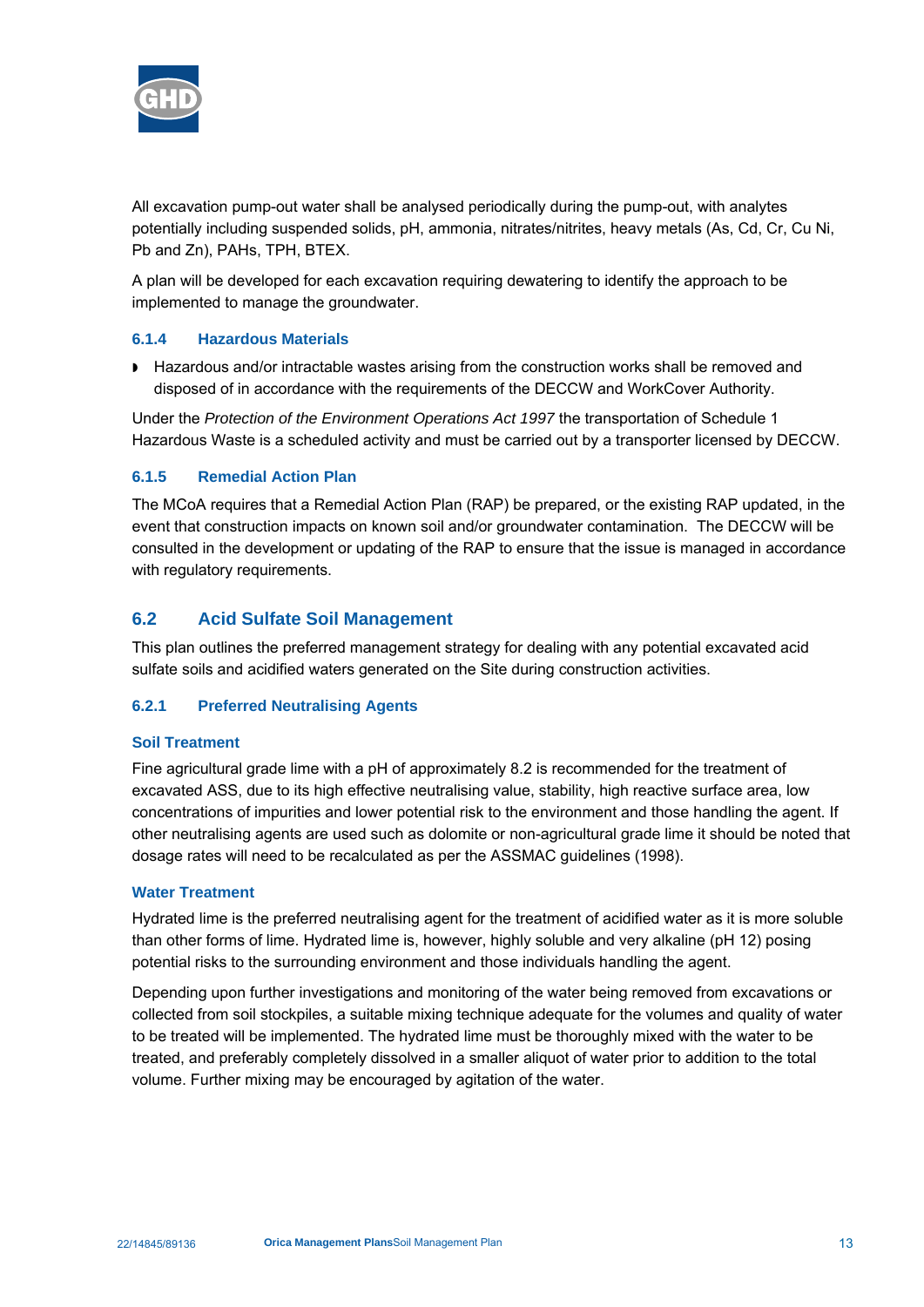

# **6.2.2 Calculation of Liming Rates**

# **Soil Treatment**

The rate of lime application is calculated to neutralise the maximum amount of acid that can be theoretically generated by the complete oxidation of disturbed soil. The amount of pure lime is directly determined from the average of Net Acidity values. In calculating soil liming rates, a safety factor of two times the theoretical liming requirements is recommended. This safety factor accounts for the slow rate of lime reactivity and the possibility of non-homogeneous mixing. A combined correction factor will also need to be applied to typical commercial lime owing to impurities, variations in particle size and moisture content.

Calculations of the liming rates required are to be undertaken in accordance with the methodology provided in the Acid Sulfate Soil Manual (ASSMAC, 1998).

# **Important Note on Liming Rates**

These recommended liming rates require that the lime used for the treatment of ASS must at the least meet the following specifications:

- Neutralising values (NV) of 95.
- $\blacktriangleright$  95% of particles < 0.3 mm.
- Moisture content of 5%.
- Fine agricultural lime with pH 8.2.

# **Water Treatment**

Water will be treated to meet the natural pH of the receiving environment (as defined by monitoring), and should meet the relevant water quality guidelines when it is to be released from site.

Any acidic groundwater removed from excavations may require treatment prior to being returned back to the water table. Ideally water pumped out during construction works should be first directed into either impermeable basin or storage containers to be treated prior to release into the environment. Note any pumping of groundwater will require a Groundwater Extraction Licence.

It is recommended that the more soluble hydrated lime be used to neutralise waters rather than agricultural lime. The liming rate for water must be carefully calculated to avoid 'overshooting' the desired pH range. The addition of too much hydrated lime can result in severe environmental damage to natural waterways. When neutralising acidified water no safety factor is employed, although monitoring of water should be routinely undertaken during treatment. Liming rates should be based on the mean of a minimum of three pH readings for any storage/treatment basin and ensuring adequate mixing etc, and measurements should be taken at varying depths. If the pH of stored watered "overshoots" the desired pH range an acid such as citric acid, or sulphuric acid should be used to adjust the pH.

Calculations of the liming rates required are to be undertaken in accordance with the methodology provided in the Acid Sulfate Soil Manual (ASSMAC, 1998).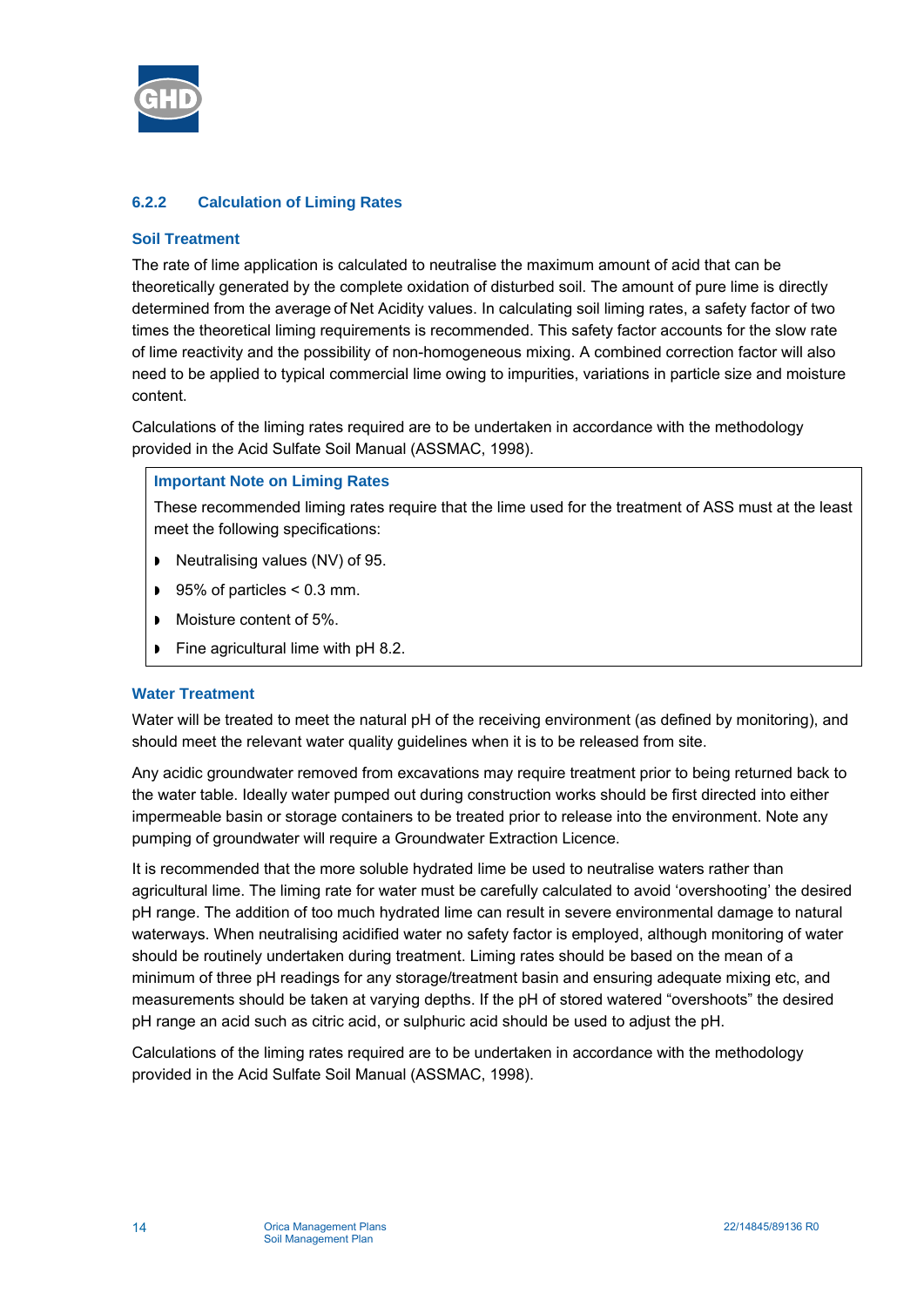

# **6.2.3 Mitigation Measures- Soil Stockpiles**

# **Soil Management**

All ASS material excavated will be transported to the nominated stockpile areas for treatment and containment. Stockpiles shall be kept away from inlet pits to the stormwater network. Due to the location of the site, all stockpiles will be more than a 100m away from creeks, wetlands and other sensitive habitats.

Within the stockpile and treatment area a number of bunded treatment pads will need to be created. The stockpiles should be placed upon treatment pads consisting of an impervious liner (eg. geomembrane liner, concrete slab, or compacted clay) or guard layer (a layer of aglime spread out prior to the placement of soil on the pad to intercept any significant acidity that may leach out of the treatment pile) to prevent acid leaching into the subsurface. If an impervious liner is used a layer of crushed agricultural limestone should be added on top of the impervious liner prior to the placement of excavated material. If a guard layer is used instead of an impervious liner, a layer of compacted non-ASS (0.3 to 0.5m thick) should be placed on the surface of the treatment pad and below the guard layer to restrict the infiltration of leachate from the treated material into the underlying ground surface. The amount of lime to be used in the guard layer should be calculated as outlined in the Queensland Acid Sulfate Soil Management Guidelines (Dear et al., 2002). Reapplication of the guard layer may be necessary under temporary treatment pads, if the guard layer is disturbed or removed with the treated soil.

Upon arrival at the stockpile all acidic soils will be thoroughly mixed with fine agricultural lime at the calculated rate. Lime should be spread over stockpiled material of a manageable size, and placed in layers of a workable depth (approximately 0.3 m), which will allow thorough mixing using mechanical application methods, such as rotary hoeing or tillage. Alternatively, excavated material could be treated in batches in a pugmill.

Where possible, ASS stockpiles shall be covered with a water proof cover to prevent the infiltration of rain water. Erosion and sediment control structures will be constructed to prevent the migration of AAS or treated soils.

# **Water Management**

Where stockpiling of acidic soil is necessary a leachate collection and treatment system will be established including the following:

- Placing the stockpile on an impervious surface.
- **Establishing diversion banks upslope to prevent run-off water.**
- **Stockpile liming areas should be appropriately bunded with non-acidic soils to prevent the migration** of leachate and stormwater runoff.
- **Establishing catch drains down slope to capture any runoff water.**
- **Establishing basin or enclosed storage tank to ensure all potentially contaminated water is contained.**
- **Pumping water that has accumulated at the bottom of excavations to an adjacent basin or enclosed** storage tanks and treating with hydrated lime (or equivalent) prior to release back to the water table.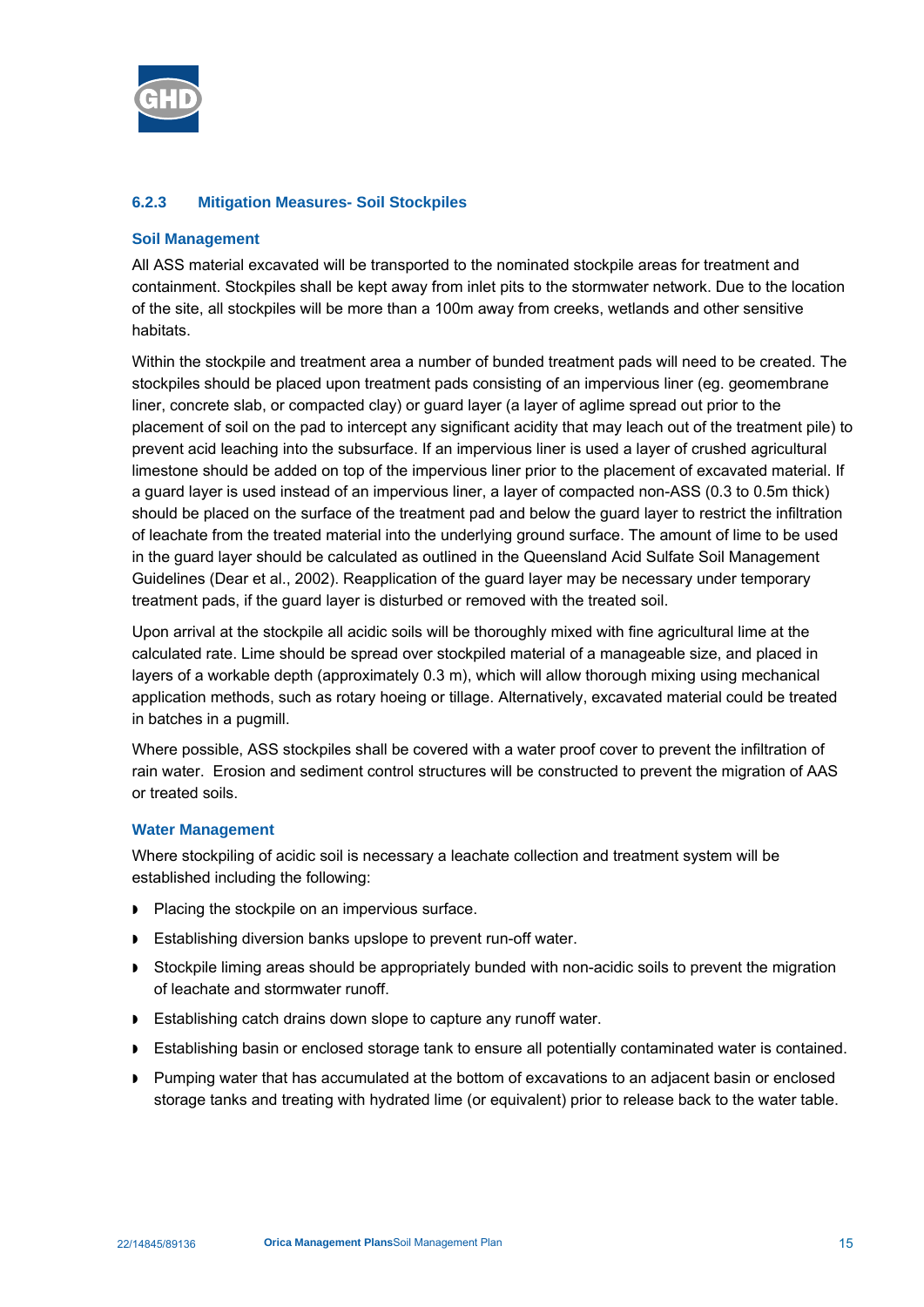

The pH, EC and turbidity of all runoff and leachate water collected from the stockpiles and excavation areas shall be monitored. Water will be treated, where required, to achieve acceptable water quality before being released.

If the quality of water collected from excavations or dewatering spears is within the required water quality parameters set for discharge, this water can be released without the need for treatment or storage.

# **6.2.4 Monitoring**

A monitoring program suitable for the level of environmental risk and the objectives of the mitigation measures shall be developed. The monitoring program is designed to ensure that the proposed mitigation strategies are effective in minimising negative environmental impacts due to acid generation.

The key components of the monitoring program are discussed below.

# **ASS Management**

Where soils have been identified as AAS or potential ASS the following monitoring programme shall be undertaken: The key components of the acidic soil monitoring program are as follows:

- Stockpiled soils should be monitored regularly for pH to ensure acid generation is not occurring and that the liming treatment is adequate. To measure pH approximately 10 g of soil should be mixed with approximately 10 mL of deionised or tap water to make a soil paste from which a pH reading can be taken. It is recommended that a minimum of five locations per 1000  $\text{m}^3$  of stockpile be tested.
- If the average pH of treated stockpile soils is below pH 5.0, further laboratory testing will be required to determine how much additional aglime will be required to neutralise the acidity to below appropriate ASS action criteria (see Table 5.2) (Note: the pH of treated soil should not exceed 8.5). It is recommended that a minimum of three (3) bulk core soil sub-samples from every 1000  $m^3$  of excavated soil be mixed together to form one bulk sample to be analysed for SPOCAS. If SPOCAS tests indicate that stockpiled soils have not been adequately neutralised, stockpiles must be reworked and additional lime added until the minimum required standard is meet. This minimum standard is no greater than the appropriate action criteria (see Table 5.2). Aglime quantities should be calculated as detailed in the ASSMAC Guidelines (1998). SPOCAS analysis typically takes up to 10 working days, during which time excavated soils will need to be stockpiled as per Section 6.2.3. If the average soil pH exceeds 5.5 (but below pH 8.5), further SPOCAS testing is not required as the soil is considered neutralised and suitable for re-use /disposal.
- Onsite reuse of soils may be undertaken once soils return a SPOCAS measurement that is below the appropriate action criteria (see Table 5.2). Those treated soils that are not reused onsite should be classified in accordance with the *Waste Classification Guidelines* (NSW DECC, 2009) and the *National Environment Protection (Assessment of Site Contamination) Measure* (NEPC, 1999) to determine offsite disposal/reuse options.
- If at any time during the construction works ASS are thought to have been encountered in areas thought not to be affected by ASS then field pH and peroxide testing will be undertaken to assess the need for mitigation measures.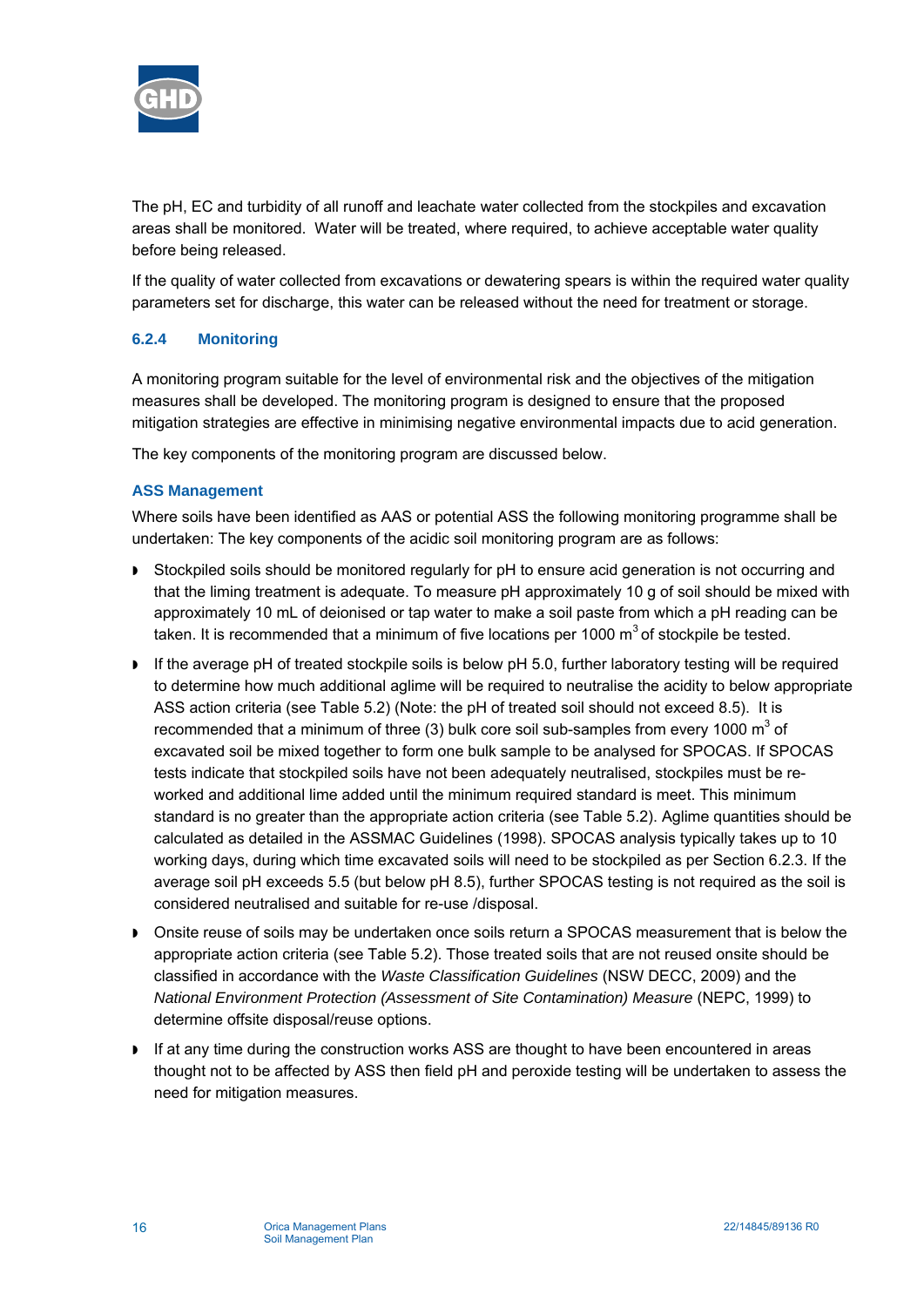<span id="page-20-0"></span>

# **Acidified Water Management**

All water to be discharged from the Site, whether from stockpiles or excavations, will comply with the relevant ANZECC guidelines and EPA licence requirements (if relevant) before being released. It is important to note that secondary reactions, including metal induced hydrolysis and ferrous iron oxidation, may produce additional acidity in acidic soil affected waters. Hence it is important to ensure that waters are not released until pH consistently remains within the specified targets.

The key components of the acidified water monitoring program are as follows:

- Water removed from excavations or stockpile areas and stored in appropriate containment structure/basins should be monitored regularly for pH.
- Where the pH of the collected water falls below the natural pH of the receiving waters, hydrated lime should be added according to the dosage rates calculated.
- If the pH of stored watered "overshoots" the desired pH range a sample should be collected and laboratory analysed to determine the quantity of acid that will be required to neutralise excess alkalinity.

# **6.2.5 Occupational and Environmental Risk Management**

The more soluble, strongly alkaline neutralising agents such as hydrated lime may carry a significant risk to the environment and workers. The risks associated with lime must be controlled and managed as outlined below.

# **Lime Spillage**

Any spillage of the lime during transport to the site, transfer or handling must be contained and cleaned up immediately in accordance with the procedures consistent with the product Material Safety Data Sheet (MSDS).

Adequate spill containment and clean-up equipment must be provided at all locations where lime is being used or stored.

# **Lime Handling**

Prior to the delivery of any chemicals the supplier must provide a MSDS that identifies all of the safety precautions that must be taken when handling the lime.

All workers involved in the handling of the lime must be made aware of these safety precautions and adequate safety equipment and training must be provided.

# **6.3 Contingency Plan**

# **6.3.1 Initial Response**

A Contingency Plan to be followed in the event of unexpected situations involving contaminated soil and groundwater and the identification of acid sulfate soils is required.

Should any unexpected situations be encountered, the following procedures should be followed:

- Stop work and make the area secure.
- ▶ Notify the Project Environmental Representative.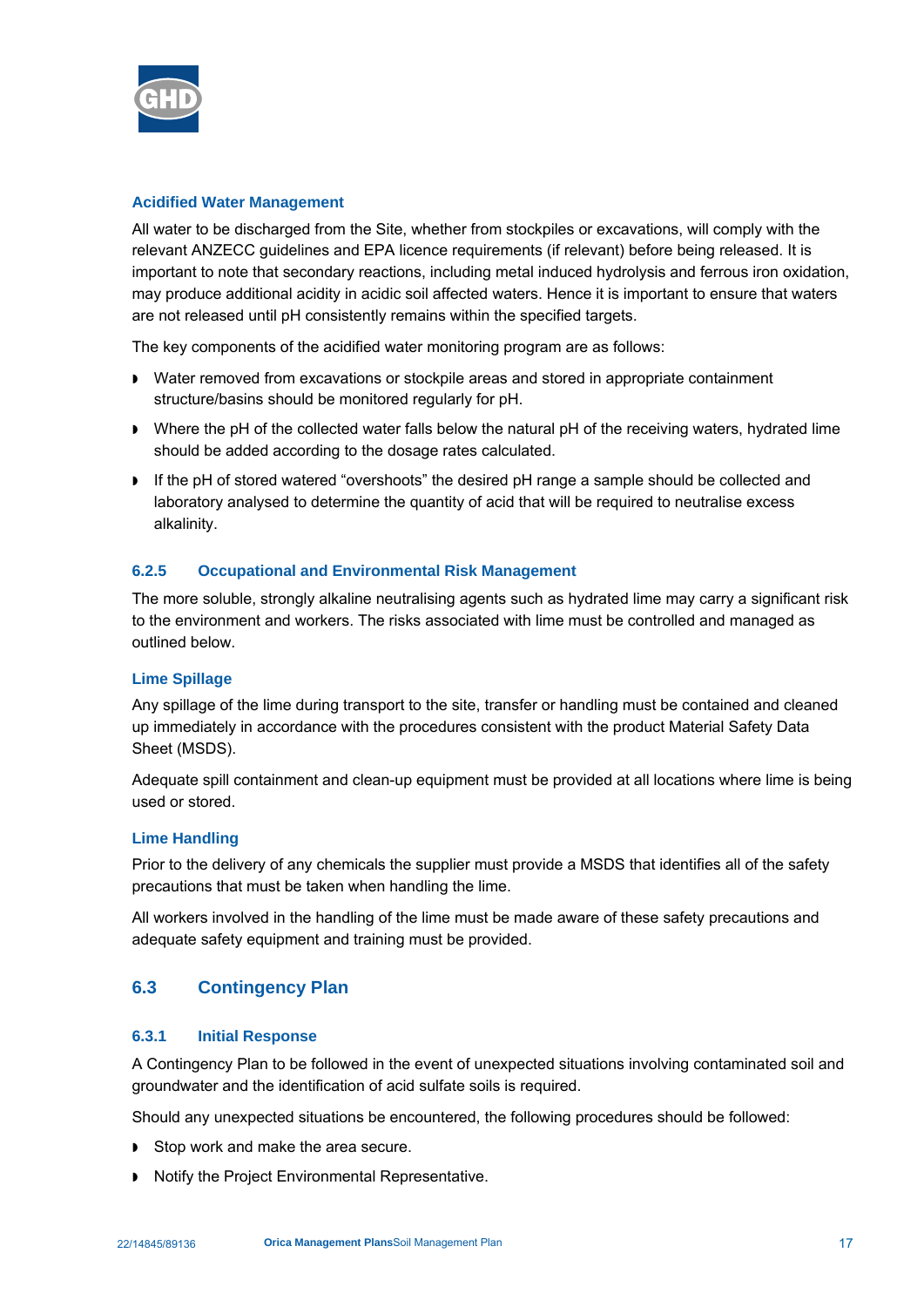<span id="page-21-1"></span><span id="page-21-0"></span>

- A contingency plan shall be prepared detailing the controls to be implemented to manage the identified issue. This may require the preparation or updating of a Remedial Action Plan.
- The Job Safety and Environmental Risk Analysis (JSERA) and any associated plans will be updated and personnel will be made aware of these changes prior to the recommencement of the activity.

# **6.3.2 Acid Sulfate Soil Contingency Plan**

If the procedures outlined in this ASSMP fail to prevent impacts caused by the excavation of acidic soil at the Site, the following contingency plan must be implemented. The contingency plan is split into two phases: Remedial Action and Restoration Action. The Project Environmental Representative must be notified immediately of the need for either of these actions.

# **Remedial Action**

Immediate remedial action will be required if monitoring results indicate that the performance indicators or quality requirements as specified in this ASSMP are not being achieved.

Remedial action will involve the addition of additional lime and an increase in the frequency of monitoring. More lime should be added where and when necessary.

#### **Restoration Action**

When the specified remedial actions fail or if monitoring results identify severe failure of the management strategy to meet the specified criteria, the construction works will cease and all attempts be made to contain the affected soils or water to minimise the possible spread of acidity to non-impacted areas. If additional liming fails to treat the generated acidity, a Restoration Action Plan should be implemented, which will restore conditions back to a pre-construction equivalent.

Prior to the implementation of Restoration Actions an assessment of the Site should be undertaken by a qualified environmental scientist to determine is the reasons for the ineffectiveness of the management strategies.

If the assessment demonstrates the need for the modification of any part of the ASSMP, the Site Project Manager will be notified of all proposed changes prior to the recommencement of the construction activities.

# **6.4 General Requirements**

# **6.4.1 Personal Protective Equipment**

All personnel will be required to wear Orica's standard PPE when working on the site. In addition, in the event of identification of contaminated soil and groundwater or acid sulfate soils the JSERA will be reviewed and additional PPE requirements developed. Depending upon the nature of the issue this may include:

- Disposable coveralls (when working in direct contact with contaminated soils/groundwater).
- Disposable Nitrile Gloves (when working in direct contact with contaminated soils/groundwater).
- Safety goggles and/or faceshields when handling chemicals.
- Dust mask or respirator.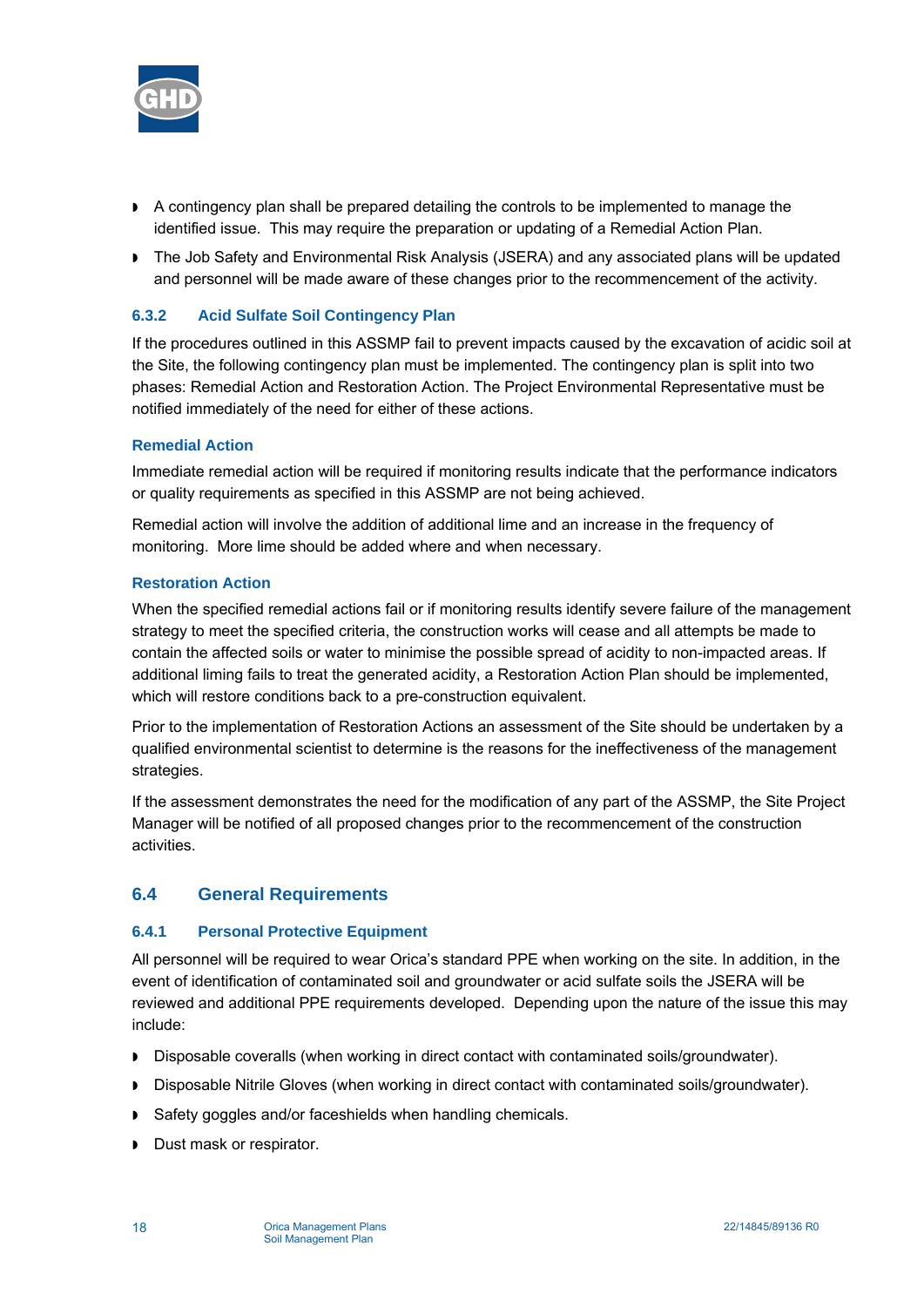

# 7. Mitigation Measures

<span id="page-22-0"></span>

| <b>Environmental Management Control</b>                                                                                                                                                                                                                                                                                                     | <b>Responsibility</b>                                               | <b>Timing</b>                 |
|---------------------------------------------------------------------------------------------------------------------------------------------------------------------------------------------------------------------------------------------------------------------------------------------------------------------------------------------|---------------------------------------------------------------------|-------------------------------|
| Preliminary investigations to identify the likelihood of encountering contaminated soil and groundwater<br>or acid sulfate soils shall be undertaken in accordance with Section 5 of the SMP.                                                                                                                                               | <b>Site Project</b><br>Manager/ Project<br>Environmental<br>Manager | Pre-excavation                |
| A management plan shall be developed if the preliminary investigation, or assessment during the<br>excavation, identifies that potentially contaminated groundwater or soil or acid sulfate soils are<br>potentially present in a work area. The plan is to include the relevant requirements of Section 6.1 and<br>Section 6.2 of the SMP. | Project<br>Environmental<br>Manager                                 | Pre-excavation/<br>Excavation |
| Materials for the management of ASS shall be maintained onsite if preliminary testing indicates that<br>ASS could be encountered during construction activities.                                                                                                                                                                            | Site Project Manager                                                | Pre-excavation                |
| A licence shall be obtained for groundwater extraction at the site to enable dewatering to be<br>undertaken.                                                                                                                                                                                                                                | Project<br>Environmental<br>Manager                                 | Pre-excavation                |
| A Remedial Action Plan shall be developed, or the existing one updated, if construction of the Project is<br>likely to impact on known contamination areas.                                                                                                                                                                                 | Project<br>Environmental<br>Manager                                 | Pre-excavation                |
| If, during the course of the construction activities, additional contaminated groundwater, soil or acid<br>sulfate soil is identified then a contingency plan shall be developed to manage the issue.                                                                                                                                       | Project<br>Environmental<br>Manager                                 | Pre-excavation                |
| Information shall be provided to all personnel involved in the relevant construction activities in the event<br>that contaminated groundwater, soil or acid sulfate soils are identified. This will include information as<br>required in Sections 6.1 6.2 and 6.4 of the SMP.                                                              | Project<br>Environmental<br>Manager                                 | Pre-excavation                |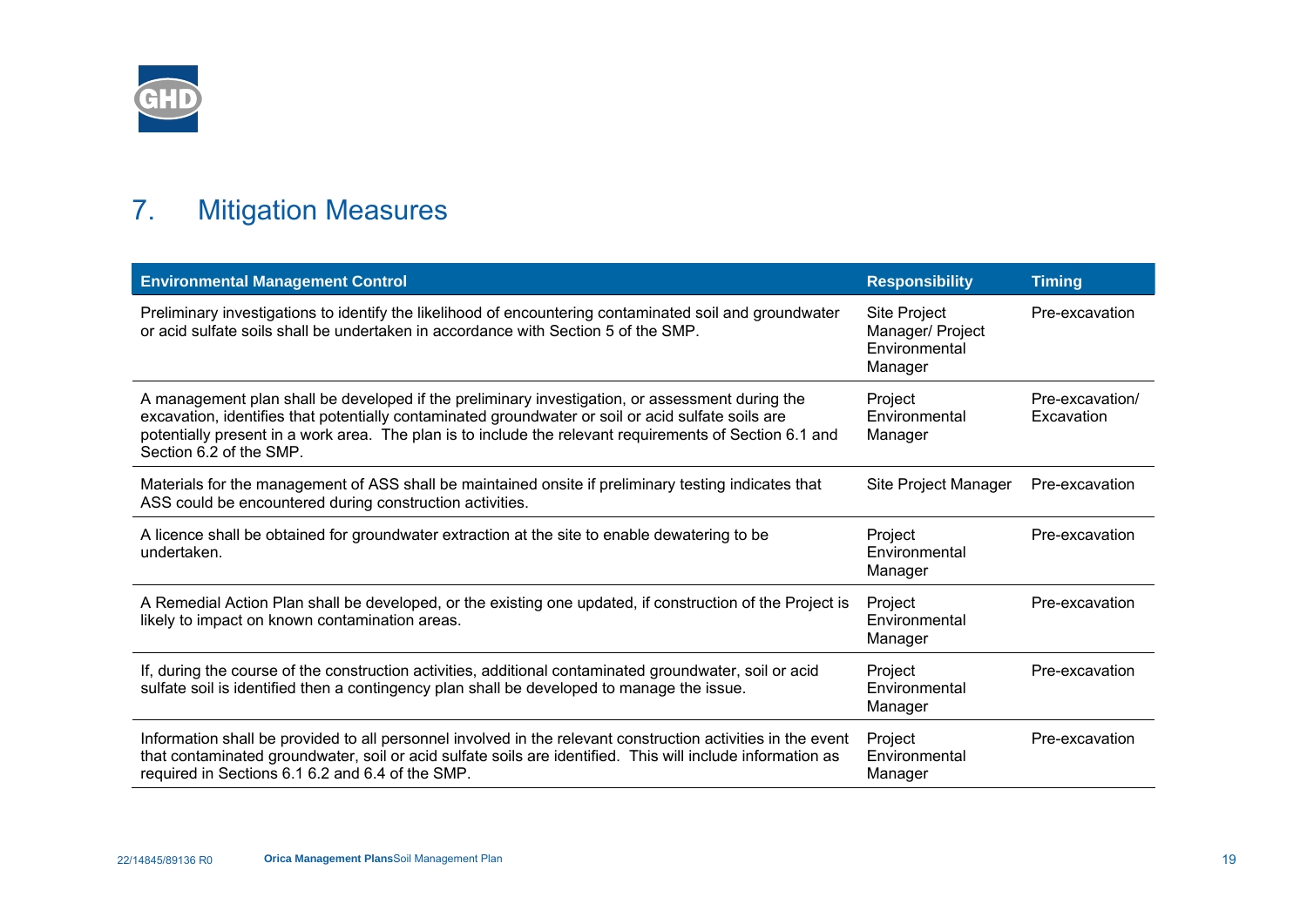<span id="page-23-0"></span>

# 8. Review

The Soil Management Plan shall be reviewed on an annual basis, or as required, to ensure that appropriate requirements for the management of this issue are in place. The Project Environment Representative shall co-ordinate the review of the plan.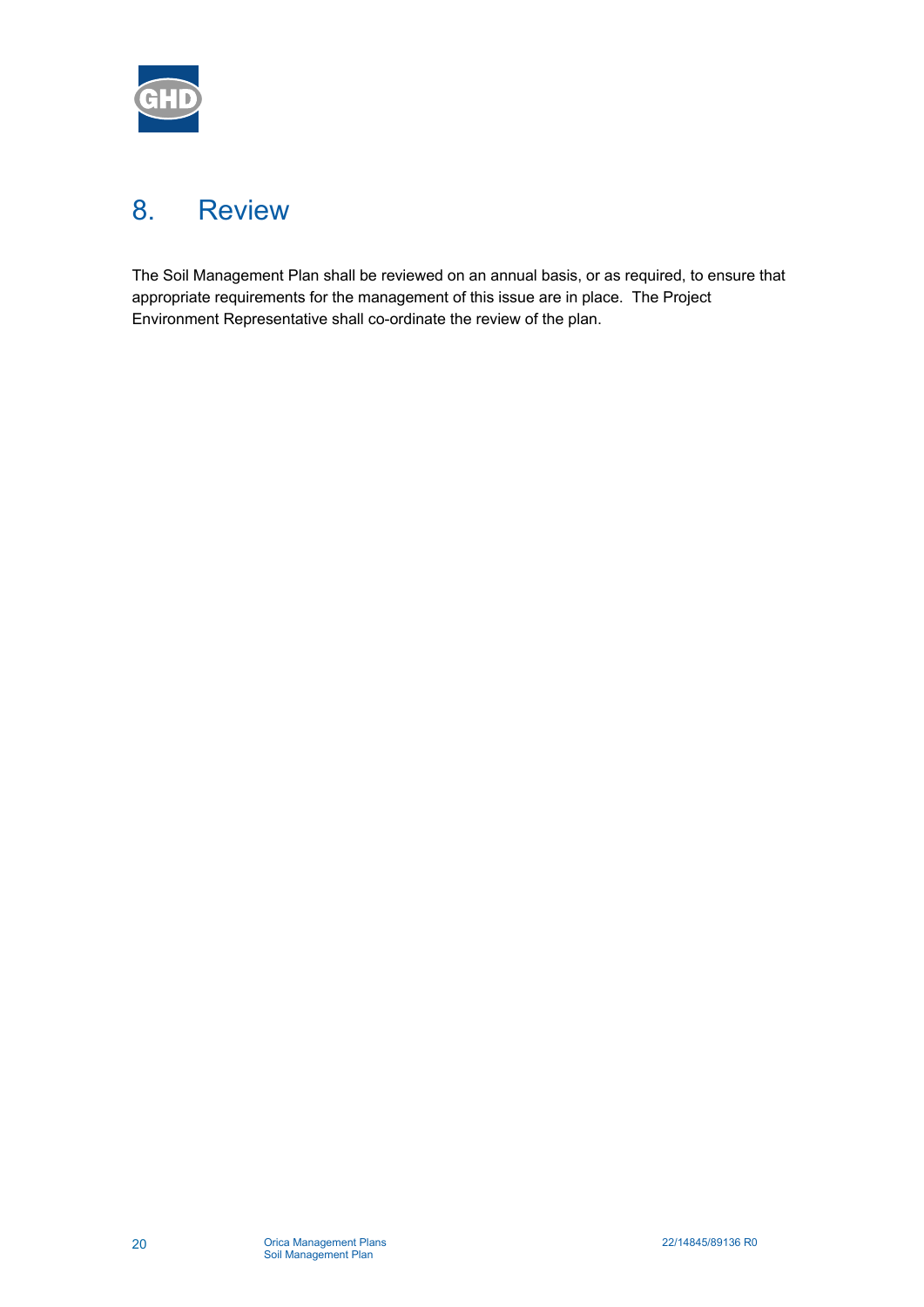<span id="page-24-0"></span>

# 9. References

AECOM, 2009. Proposed Ammonium Nitrate Facility Expansion, Environmental Assessment, prepared for Orica Australia Pty Ltd.

ASSMAC, 1998. *Acid Sulfate Soil Manual*, Acid Sulfate Soil Management Advisory Committee.

Dear et al, 2002. *Queensland Acid Sulfate Soil Technical Manual: Soil Management Guidelines,* Dear SE, Moore NG, Dobos SK, Watling KM and Ahern CR, November 2002.

DEC, 2006. Contaminated Sites: Guidelines for the NSW Site Auditor Scheme (2nd edition).

DLWC, 1997. Acid Sulfate Soil – Planning Mapping, Department of Land and Water Conservation, 1997.

Douglas Partners, 2009. Report on Geotechnical Investigation: Proposed 301J Compressor Building, Greenleaf Road, Kooragang Island, March 2009.

NSW EPA, 1995. Sampling Design Guidelines.

NEPC, 1999. National Environmental Protection (Assessment of Site Contamination) Measure (the NEPM), National Environmental Protection Council, 1999.

NEPC, 1999a. Schedule B(1) Guideline on the Investigation Levels for Soils and Groundwater, National Environment Protection Measure, NEPC, 1999.

DECCW, 2009. Waste Classification Guidelines, Part 1: Classifying Waste, December 2009.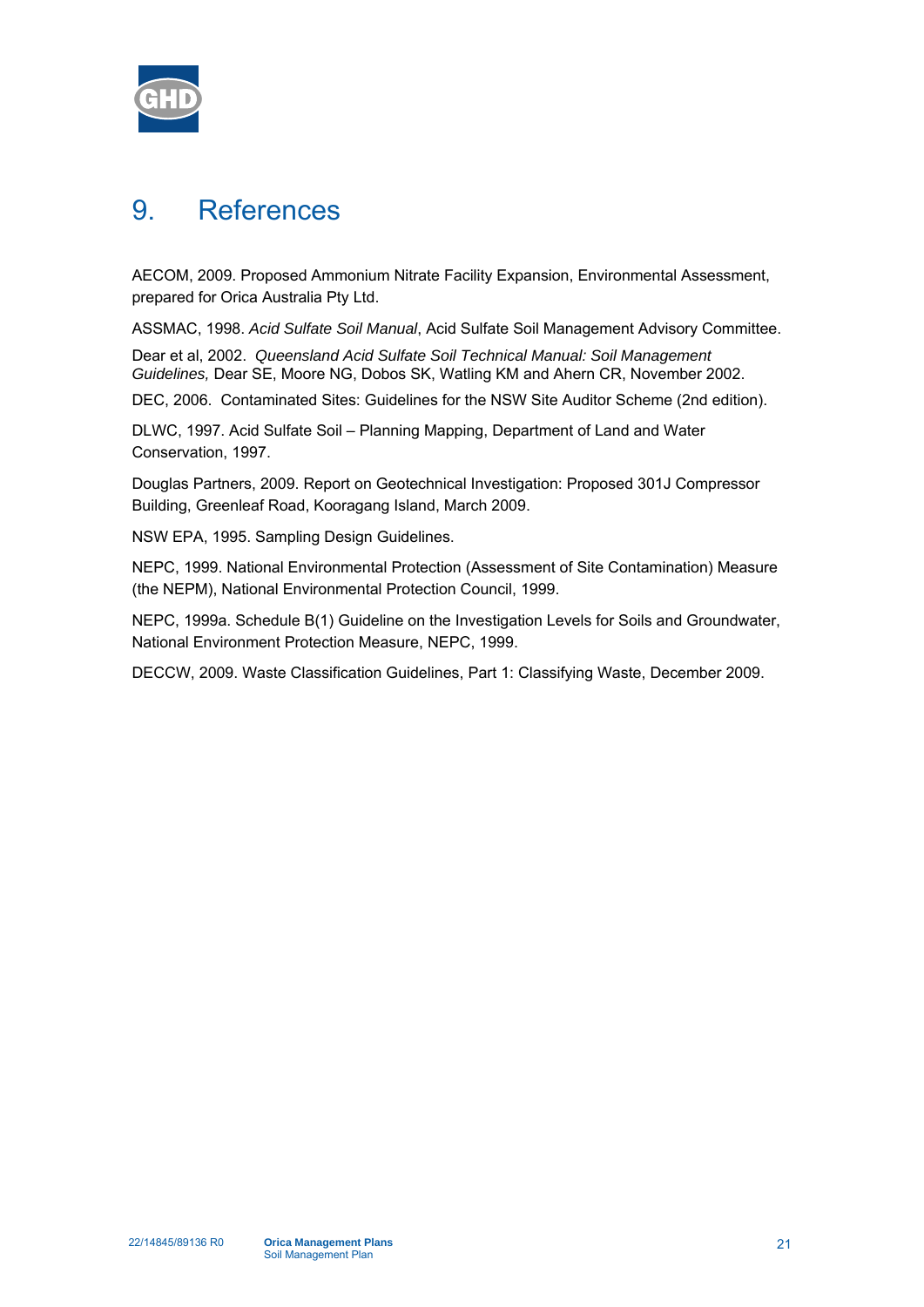

<span id="page-25-0"></span>Appendix A **Drawings**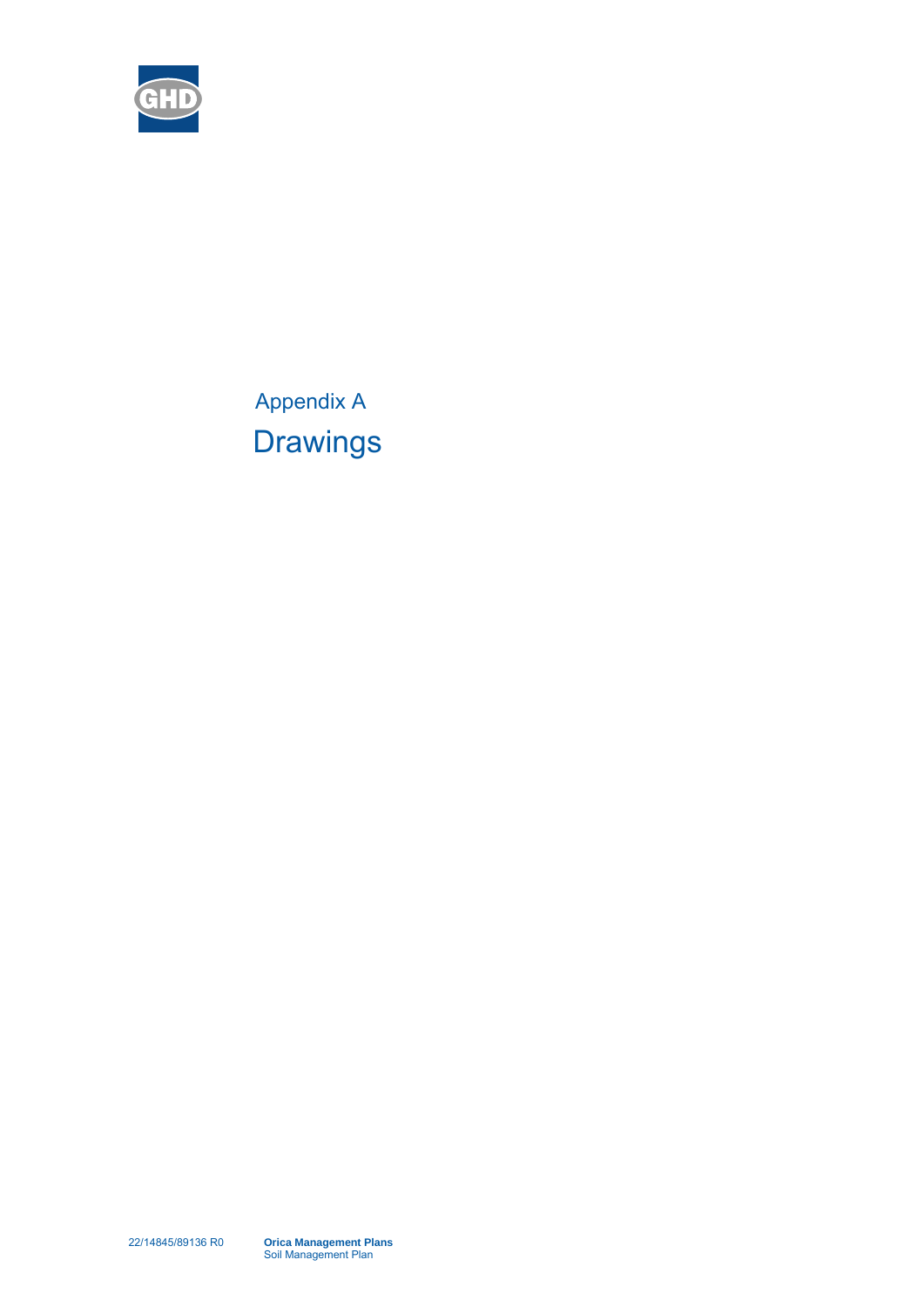



AREA POTENTIALLY EFFECTED BY ARSENIC<br>CONTAMINATION AND SUBJECT TO VOLUNTARY<br>MANAGEMENT AGREEMENTS WITH DECCW



SOURCE CONTROL ACTIVITIES COMPLETED<br>IN THIS AREA TO ADDRESS AMMONIA<br>LEVELS IN GROUNDWATER



SOURCE CONTROL ACTIVITIES COMPLETED<br>IN THIS AREA TO ADDRESS NITRATE/AMMONIUM<br>LEVELS IN GROUNDWATER

| <b>SITE</b><br>KOORAGANG<br><b>ISLAND</b>                        |                                                                | <b>ORICA</b><br>MINING<br><b>SERVICES</b> |             | Kooragang Island<br>Newcastle N S W |             |  |
|------------------------------------------------------------------|----------------------------------------------------------------|-------------------------------------------|-------------|-------------------------------------|-------------|--|
| PLANT<br><b>SITE</b><br><b>GENERAL</b><br>SECTION<br>DATA SHEETS | nne<br>SITE LAYOUT<br>SITE EMERGENCY DATA<br>REMEDIATION AREAS |                                           |             |                                     |             |  |
| PROJECT - WO No                                                  |                                                                |                                           |             |                                     |             |  |
| SCALE                                                            | SHEET SIZE                                                     | <b>DWG</b><br>l No                        | 10-20000-19 |                                     |             |  |
| 1:2000<br>1:1 (PLOT)                                             | 841 x 594                                                      | <b>STATUS</b><br><b>FOR ISSUE</b>         |             | INDEX                               | 10.07.01.00 |  |